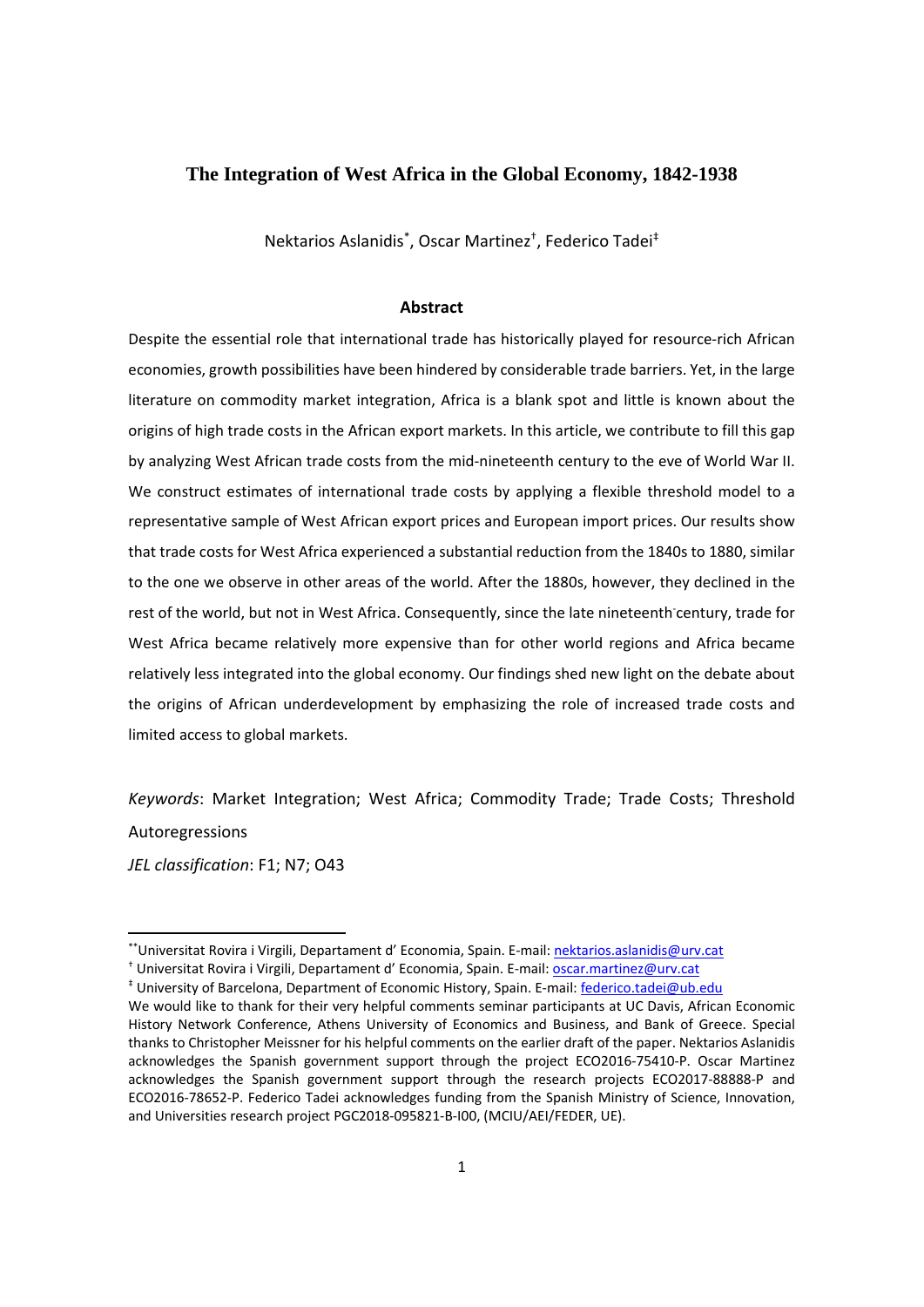### **1. Introduction**

Africa's development and economic well‐being are heavily dependent on the export of primary products (Deaton, 1999; Jerven, 2011). Still, despite the essential role that external trade played for African economies especially during the nineteenth‐century commodity export boom, little is known about trade costs and about the process of integration of African export markets into the world economy. From the large literature on commodity market integration in the nineteenth and twentieth‐century, we have a good knowledge of international trade costs between Europe, the Americas, and Asia (Jacks, 2005 and 2006; Jacks, Meissner and Novy, 2011; Federico, 2012, Hynes, Jacks, and O' Rourke, 2012; Chilosi and Federico, 2015, among others), yet Africa is still a blank spot. Was Africa different compared to the rest of the world? Did Africa suffer from higher international trade costs than other world regions?

In this article, we contribute to fill this gap by analyzing the integration of Africa with the international markets from the mid‐nineteenth century to the eve of World War II. To do so, we provide estimates of international trade costs, by applying threshold autoregressions (Jacks, 2005; Hynes, Jacks and O' Rourke, 2012) to a representative sample of West African export prices and corresponding European import prices. In particular, we focus on palm oil and cocoa exports from the Gold Coast (roughly correspondent to modern‐day Ghana), Nigeria, and Sierra Leone. Palm oil and cocoa were in fact the two most important commodities exported from West Africa to Great Britain in the nineteenth and early twentieth centuries respectively, while the Gold Coast, Nigeria, and Sierra Leone accounted for a major part of West African trade.

Our approach enables a more in-depth analysis of West African markets than attempted in previous studies<sup>1</sup>. First, it allows us to offer a systematic and finely detailed quantitative

 $1$  A relatively large literature has focused on inland transport costs, by developing maps of colonial infrastructure and estimating their impact. Chaves, Engerman, and Robinson (2014) analyzed the benefit of wheeled transportation in British Africa, while Bertazzini (2018) looked at the role of roads in Ethiopia, Somaliland, and Eritrea. Jedwab and Storeygard (2019) constructed a database of railways in Africa between 1862 and 2015. Jedwab, Kerby, and Moradi (2015), Jedwab and Moradi (2016), Okoye, Pongou, and Yokossi (2017), and Herranz‐Loncan and Fourie (2018) focused on railroads in Kenya, Ghana, Nigeria, and the Cape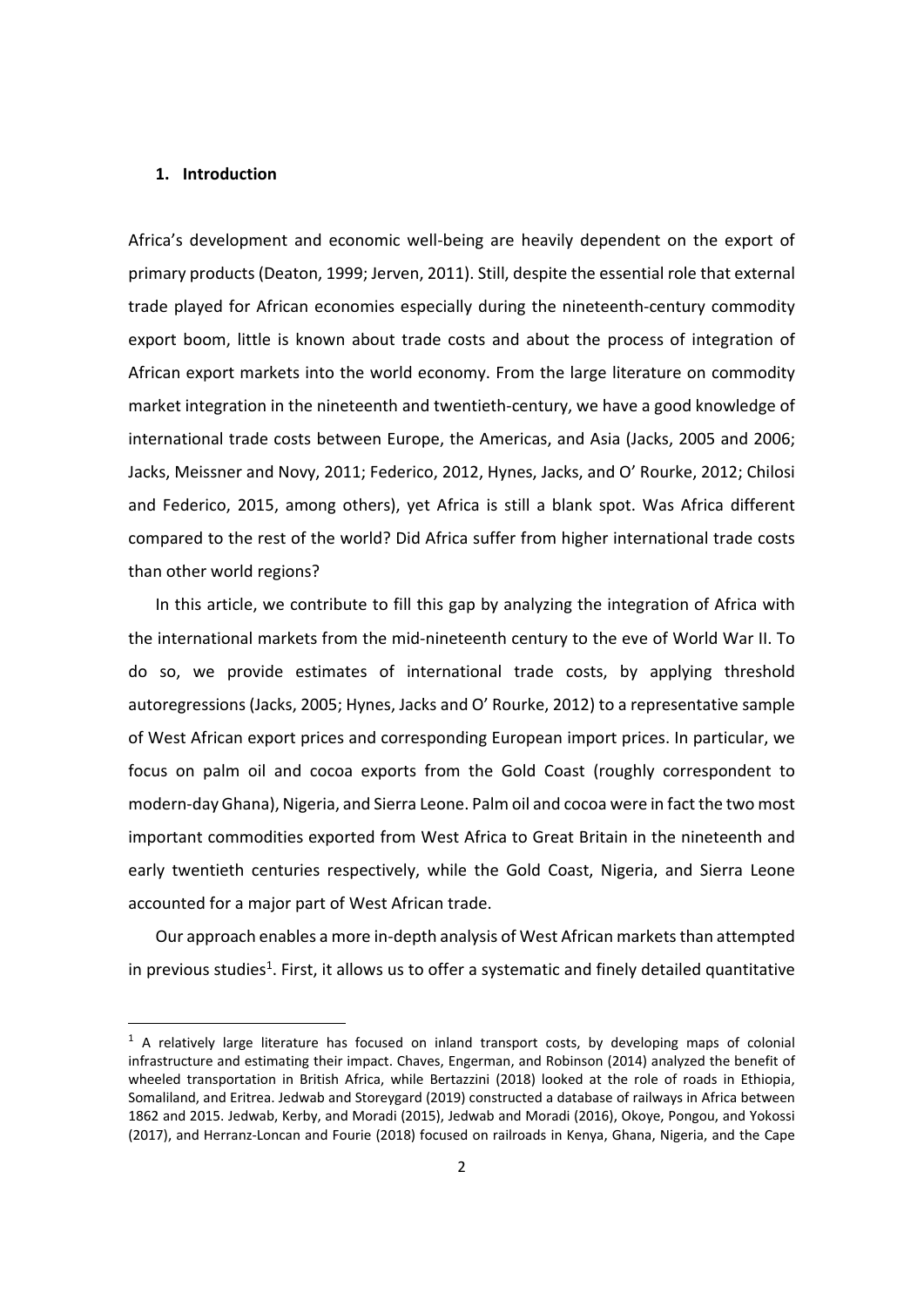assessment of the evolution of international trade costs over a longer period since the beginning of the "commercial transition" from slave to commodity exports (Law, 1995). Second, our methodology let us assess the development of West African trade costs in a global comparative perspective, answering the question of whether and when the relatively high African trade costs arose.

We consider trade costs in a broad sense as in Anderson and van Wincoop (2004) and Jacks (2005), among others. Trade costs are defined as "all costs incurred in getting a good to a final user other than the marginal cost of producing the good itself" (Anderson and van Wincoop 2004, p. 691). Following Federico and Chilosi (2015), these trade costs consist of all transaction costs, inclusive of monopoly mark‐ups. In the case of Africa, monopoly mark‐ ups are particularly relevant due to the activity of colonial trading companies, which increased the cost of African producers in accessing world commodity markets. Other components of trade costs include observable barriers to trade (e.g., transportation costs, brokerage and insurance costs, storage costs, policy barriers, tariffs, and spoilage) and other costs which are more difficult to observe such as costsrelated to information (Steinwender, 2018), contract enforcement, and regulations.

Our results show that international trade costs for West Africa decreased considerably during the time of the "commercial transition" from the early 1840s to around 1880, with a similar decline being also observed in other world regions due to the introduction of new shipping technologies and the liberalization of commercial policies. After the 1880s, however, trade costs continued to decline in the rest of the world, but not in West Africa, as a consequence of the Long Depression of 1873‐1896 and the increase in monopsony

Colony, respectively. Tadei (2018) and Tadei (2020) collected estimates of inland transport costs for French West and Equatorial Africa.

International trade costs have been somewhat disregarded. Some papers provide information only on specific components of international trade costs, such as freights. Limiting our review to Africa, Pascali (2017) gathered data on freight rates between the UK and Algeria, Cape Verde, Cape of Good Hope, Mauritius, Sierra Leone, and Tunisia in the second half of the nineteenth century. Federico and Tena (2019) collected freight rates between the UK and Alexandria, Cape Verde, and Cape Town between 1848 and 1938.

Most closely related to our work are Tadei (2020) who estimated international trade costs for French West and Equatorial Africa and Tadei (2020b) who extended these estimatesto British West and East Africa. In both cases, however, the estimates are limited to the first half of the twentieth century, not allowing to evaluate the evolution of African trade costs in the long run.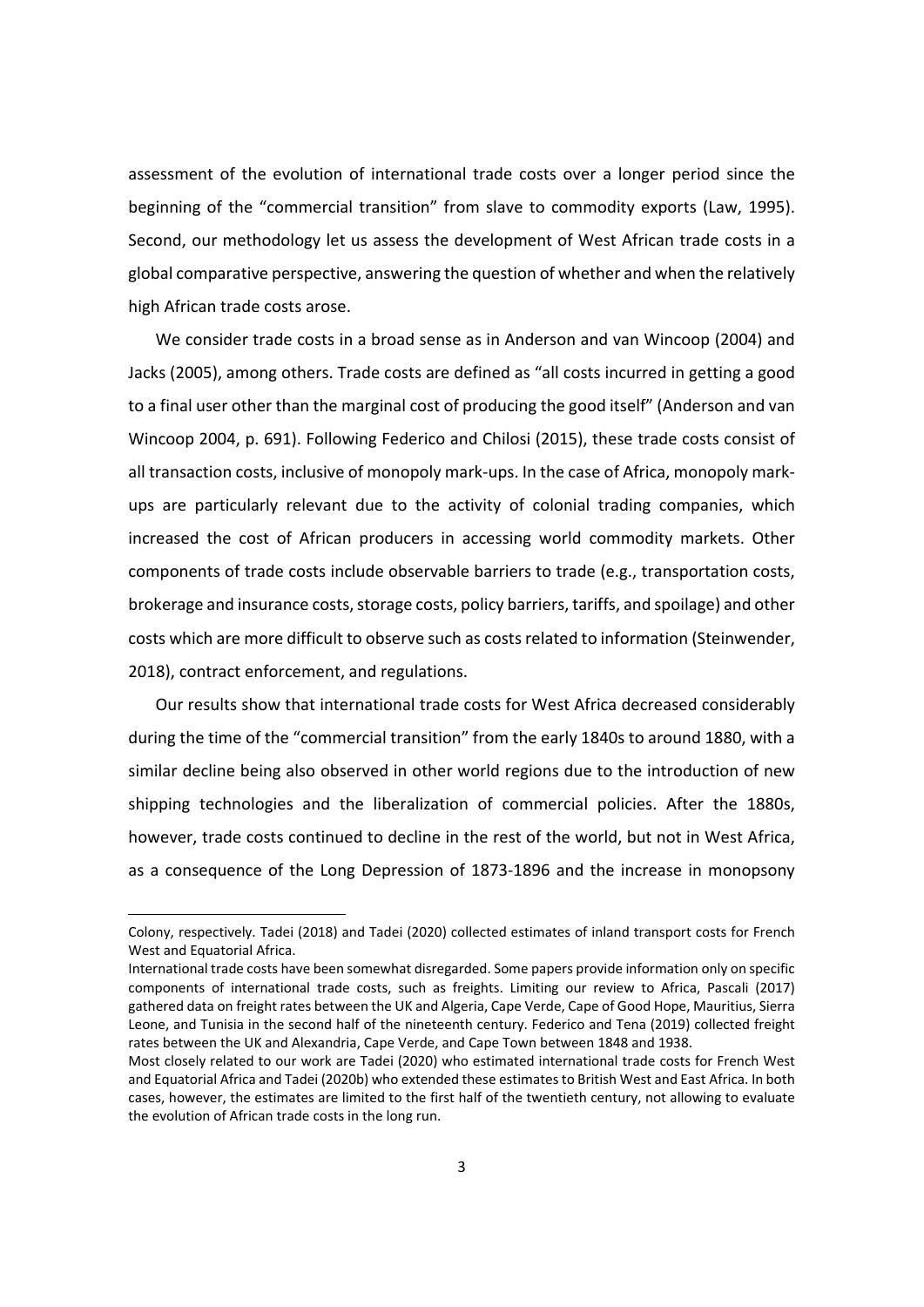power of colonial trading companies after the Scramble for Africa. In the twentieth century, until World War I, trade costs were on the decline again across the globe. Yet since the 1920s, and in particular during the Great Depression, West African trade costs became more volatile and rose more rapidly than in other world regions. Overall, since the late nineteenth-century trade for West Africa became relatively more expensive than for the rest of the world.

To the best of our knowledge, this paper provides the first systematic estimates of West African trade costs from the mid‐nineteenth century to World War II, allowing us to compare the process of integration in the global economy of Africa to those experienced by the other world regions.

The rest of the paper is structured as follows. In Section 2, we describe the price data. In Section 3, we discuss the historical and institutional background of West African trade. Section 4 presents the empirical strategy that we adopt to estimate international trade costs. The main results of the paper are shown and discussed in Section 5, while Section 6 draws comparisons between international trade costs for West Africa and the rest of the world. Section 7 provides concluding remarks.

## **2. Data**

To estimate trade costs, we use annual data on palm oil exports from Sierra Leone (1842‐ 1938), Nigeria (1865‐1938) and Gold Coast (1875‐1938) and data on cocoa exports from Nigeria (1888‐1938) and Gold Coast (1892‐1938). African port prices are unit values of the exported item (total export value over total quantity) and are obtained from the African Commodity Trade Database (Frankema, Williamson and Woltjer, 2018). The originalsources are colonial yearly custom statistics, which reported the total value and the total quantity of exports by commodity.

British wholesale palm oil prices come from Sauerbeck (1886, 1893, 1908, 1917), The Statist (1930, 1950) and the Liverpool Mercury as reported in Lynn (1997), while British cocoa prices come from Federico‐Tena (2019) World Trade Database and are originally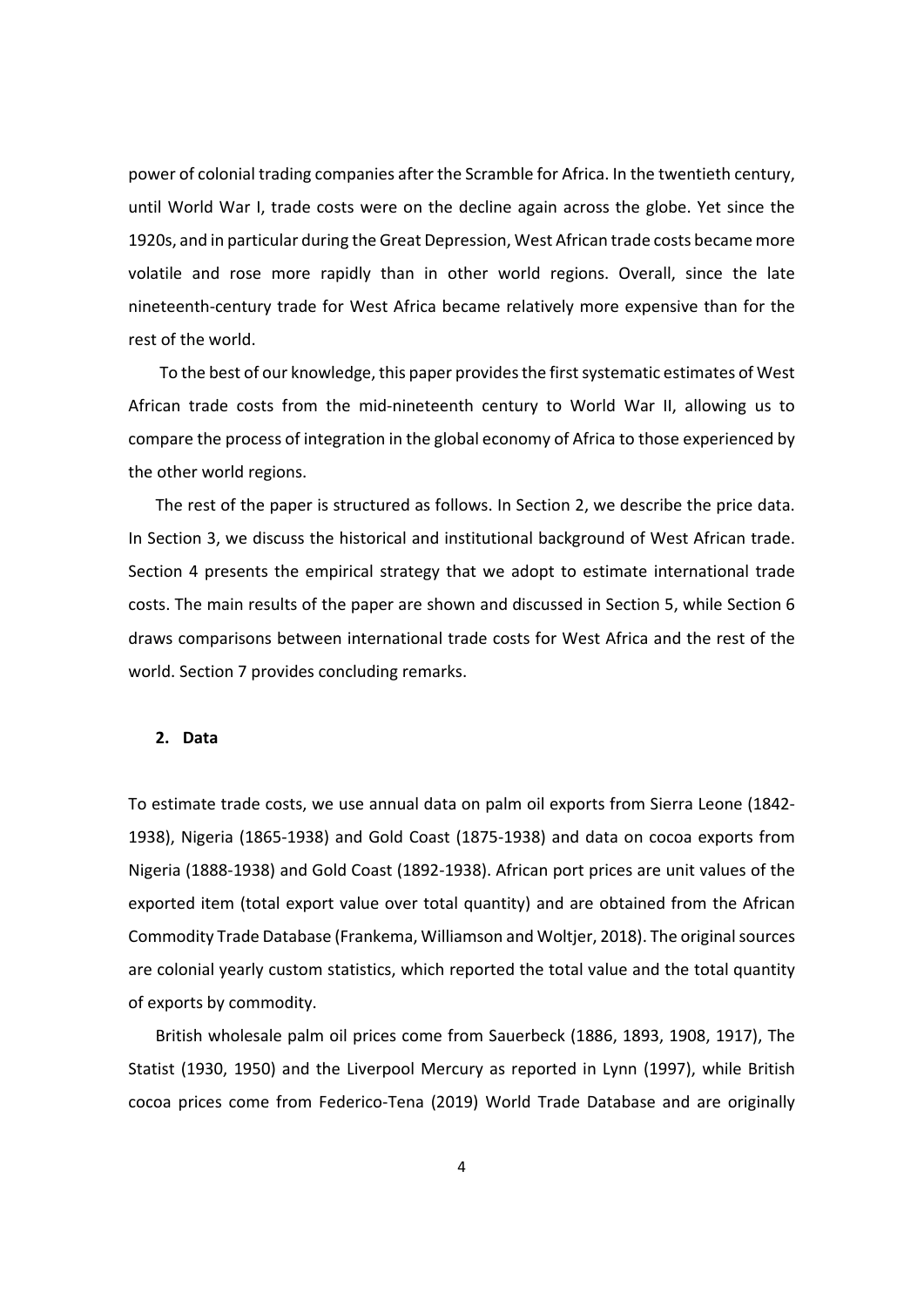obtained from the Trade Statistics of the United Kingdom. We convert all prices in British pounds per ton.

Our focus on West Africa is justified because the "commercial transition" from slave to commodity exports occurred first there and only later in Central and East Africa (Frankema, Williamson, and Woltjer, 2018). Similarly, starting the analysis in 1842 is motivated by the fact that it was in the 1840s that the value of commodity exports from West Africa overcame the value of slave exports (see Frankema, Williamson, and Woltjer (2018), Figure 1, p. 234).

Our study is based on three West African major export markets, namely the Gold Coast, Nigeria, and Sierra Leone, which were highly representative of West African trade flows. Figure 1 plots the share of these three markets over the total value of exports from West Africa. On average, Gold Coast, Nigeria, and Sierra Leone accounted for more than one‐third of all West African exports, share which tended to increase towards the end of the period.





Source: African Commodity Trade Database (Frankema, Williamson and Woltjer, 2018)

Palm oil and cocoa represented the bulk of their exports. Palm oil was West Africa's most important export commodity in the nineteenth century. Cocoa exports picked up only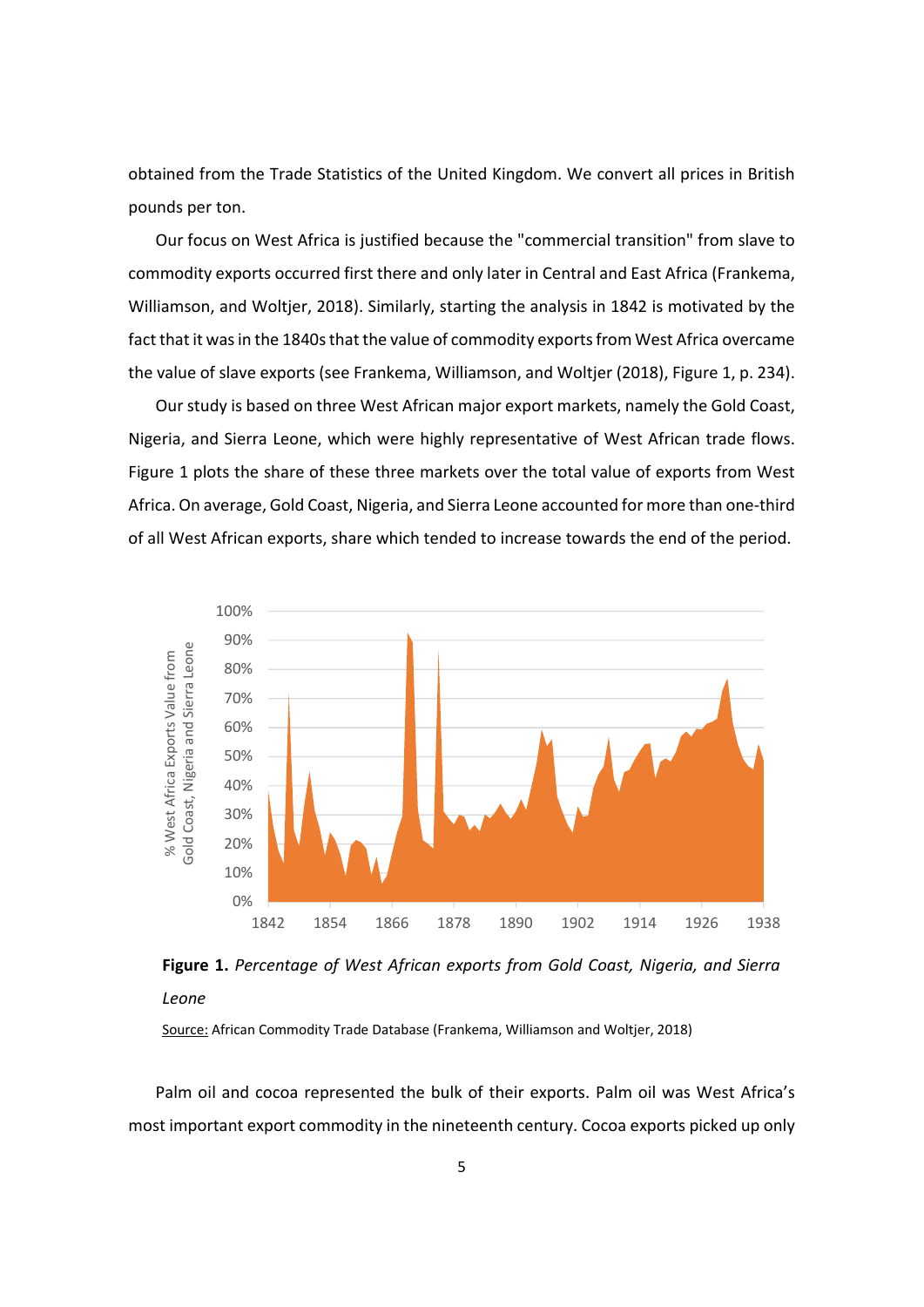later in the early twentieth century becoming afterward the major commodity (see Figure 2). In addition to their representativeness, these two commodities were exported from more than one colony in our sample, so the obtained trade cost estimates are not colonyspecific.



**Figure 2.** *Percentage of palm oil and cocoa over total exports value from Gold Coast, Nigeria, and Sierra Leone*

Source: African Commodity Trade Database (Frankema, Williamson and Woltjer, 2018)

Following Federico and Chilosi (2015), using price gaps between the two markets to estimate trade costs requires three conditions.

- (1) First, there must be actual trade between the two markets, otherwise, there is no arbitrage, and prices move independently from each other. In our case, this condition is satisfied since Britain was the main trading partner of West Africa.
- (2) Second, the quality of goods must be the same in export and import markets. Since for Gold Coast, Nigeria, and Sierra Leone, Britain was the main destination market accounting for two-thirds of their overall exports (estimation from the RiCardo Project, Dedinger and Girard, 2017) and, at the same time, most of the British palm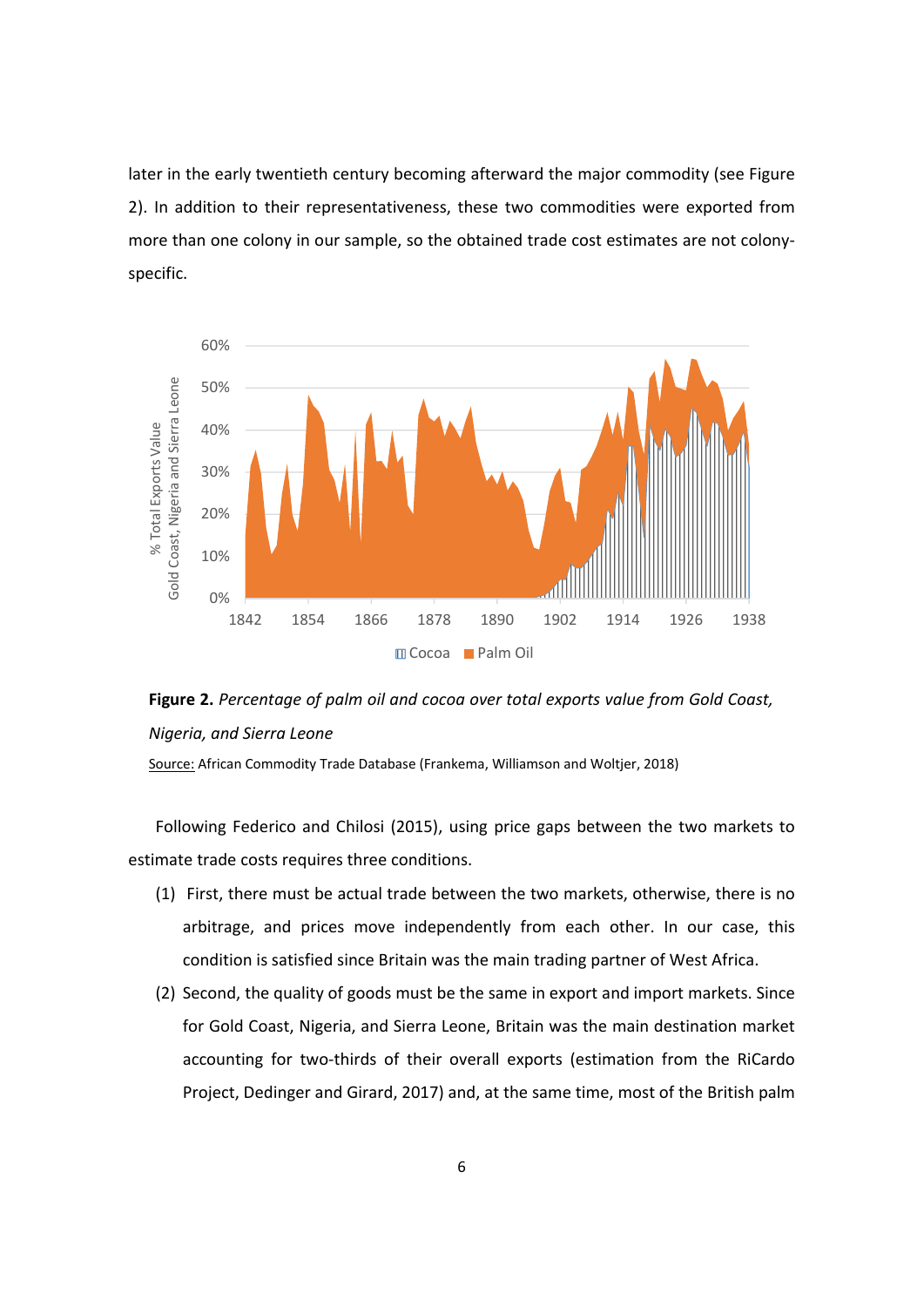oil and cocoa imports came from West Africa, then the qualities of goods in the two markets were comparable<sup>2</sup>.

(3) Third, the traded goods must be representative of trade flows between the two markets. As stated in our previous analysis in Figures 1‐2, this requirement is well satisfied.

Overall, our dataset not only is particularly appropriate to estimate trade costs, but also sheds light on important events in African economic history such as the commercial transition, the Scramble and the beginning of the colonization, and the role of globalshocks such as World War I and the Great Depression.

### **3. Historical and Institutional Background**

To understand how such eventsimpacted the integration of Africa into the world economy, in this section, we provide a short overview of the historical setting. For palm oil trade, in particular, we refer to Lynn (1997), while for cocoa to Gordon (2009).

For West Africa, the nineteenth century marked the beginning of legitimate trade with palm oil being, at least initially, the most important commodity. West Africa wasthe world's leading supplier of palm oil during most of this period. However, the development of the palm oil trade did not represent a break in West Africa's economic history. Specifically, during the first half of the nineteenth century, the palm oil trade was determined to a large degree by the foundations, organization, and practices (port facilities, merchant relations, and credit instruments) that had characterized the slave trade era. Palm oil commerce relied heavily on shipping (initially on sail but later in the century on steam) and on water transportation by canoes, making extensive use of broking and trading networks established during the slave trade. Slave labor was used in the production as well as in the transportation of palm oil.

<sup>2</sup> For example, between 1934‐1938 British cocoa imports from West Africa amounted to around 91 percent of total British cocoa imports (see Montgomery and Taylor (1947), Table 74, p. 138‐139). In the case of palm oil, as we will discuss in Section 3, West Africa was the largest producer in the world with Britain being the main destination market (Lynn, 1997, p. 12).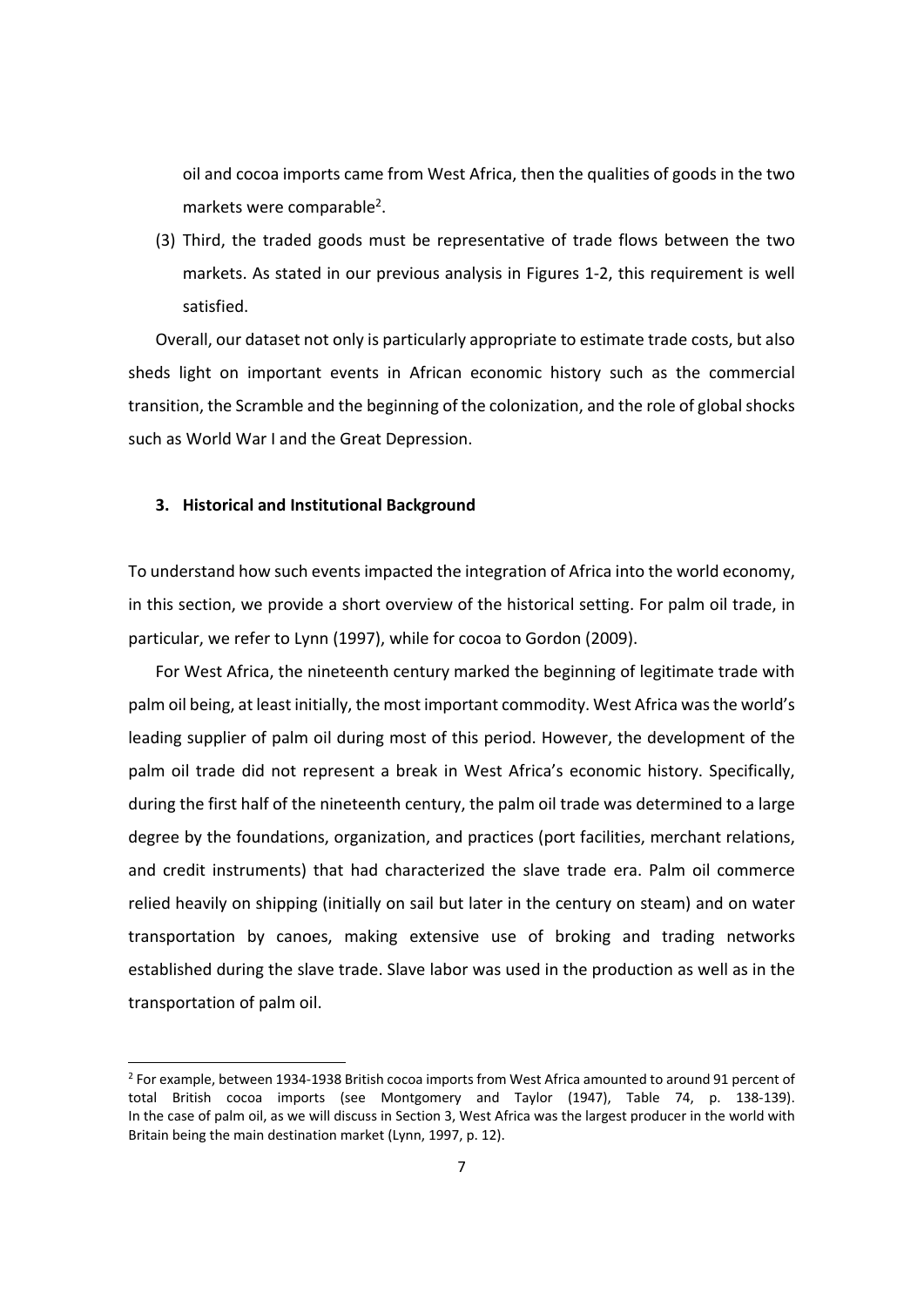Palm oil merchants were largely British and bought palm oil from West Africa (from the regions of Bonny, Old Calabar, Elem Kalabari, among others) and shipped it to major British ports (Liverpool, Bristol, and London). By the 1850s, palm oil was by far the most important West African export, while Britain had become the largest importer of palm oil in the world. The determinant factor here was the industrialization of Britain and the soaring demand that this generated for raw materials and industrial intermediates (e.g., fuels, oils, fibers). Furthermore, palm oil was a lubricant for industrial machinery and railway stock, and an important ingredient in the manufacture of soap, candles, and tinplate production. During this period, the merchant community was thriving. From the middle of the century, trade in palm kernels also grew with Germany becoming the major importer of palm kernels, suggesting an increasing integration of West Africa into the world market.

Until the middle of the nineteenth century, there were the formidable barriers to entry into the palm oil trade which derived from the way it was structured (high start‐up capital, large costs for buying or chartering shipping, expert knowledge and experience of the African market). However, later in the century, the adoption of steamship propulsion as a new transport technology represented a major change in the organization and practices of the palm oil trade. In particular, it significantly reduced risks, while opening at the same time the palm oil market to new sources of competition, with several French and German entering the trade. Furthermore, technological change increased the incentives to access the British market of exporters of other oils (petroleum together with its derivative kerosene, or cotton oil) and the opening of the Suez Canal in 1869 increased competition from other palm oil‐producing regions (India, South East Asia, Australia).

Overall, the second half of the 19th century saw falling palm oil prices and a reduction in the value of trade. In the 1890s, the US tariff policies hit the British tinplate manufacture, causing a drop in the demand for palm oil. During the oil price declines of the 1880s and 1890s, amalgamations (e.g., the African Association in 1889) were put forward as a way to face difficulties in the palm oil market, while some palm oil producers switched to palm kernel. However, the increase in the value of palm kernel exports from West Africa failed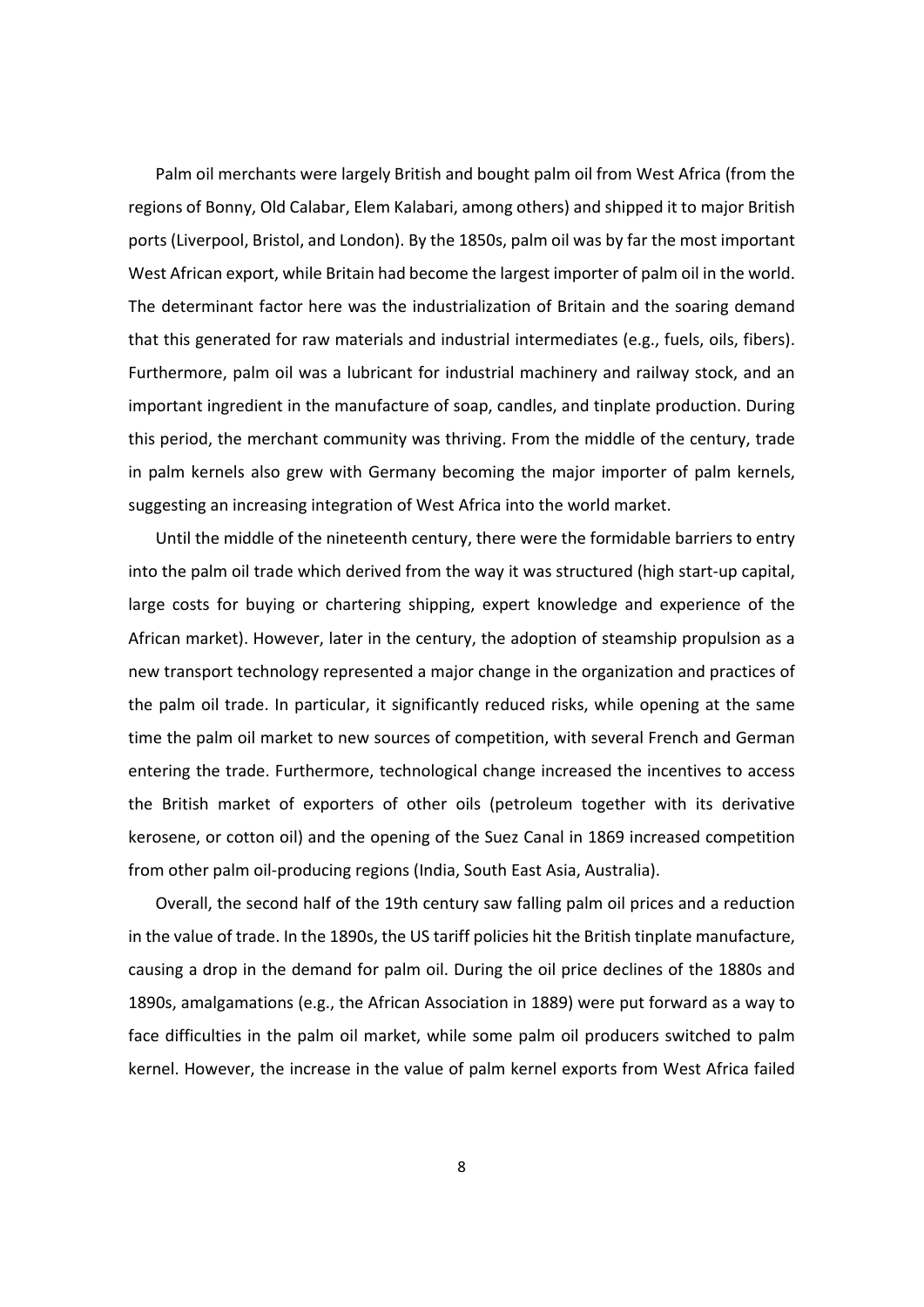to compensate for the decline in returns from palm oil trade and cocoa became the focus of economic activity especially in the Gold Coast.<sup>3</sup>

In subsequent years, cocoa was to witness the most spectacular growth of all West African cash crops. With the increasing commercialization of the chocolate production and the invention of new cocoa presses, it became the most important West African export since the end of the nineteenth century. By 1911, the Gold Coast was the world's largest producer of cocoa beans and Africa overtook Latin America from 1919 onwards.

As with palm oil trade, cocoa trade made use of existing African broking and trading networks up until the 1930s. Cocoa cultivation had a particularly noticeable influence on the occupation of land, being a perennial crop with a life span of around 50 years. As a result, there were significant organizational innovations in this period. Cocoa farmers in the Gold Coast and Nigeria, for example, formed companies or lineage groups in order to buy land collectively and organize labor recruitment. Cocoa production earned many farmers prosperity and the Gold Coast became one of the richest colonies until independence.

Technological and infrastructural developments during the 1910s and 1920s, such as the construction railways, helped to spread cocoa very fast. However, in the 1930s cocoa prices experienced a sharp fall with producers expanding output in order to compensate for the fall in prices but without success.

### **4. Empirical Strategy**

Overall, palm oil and cocoa exports played a fundamental role in the development of West Africa. Yet, their importance can be fully understood only by analyzing the integration of West African markets in the global economy.

A relevant element in the process of market integration is trade costs. To measure them, we use a threshold autoregression (TAR) model, first developed by Tsay (1989). This approach is generally considered as 'state-of-the-art' in economic history and in recent

<sup>&</sup>lt;sup>3</sup> The volume of British palm oil imports peaked in 1895 with steep increases in early 1850s, early 1870s, and early 1890s.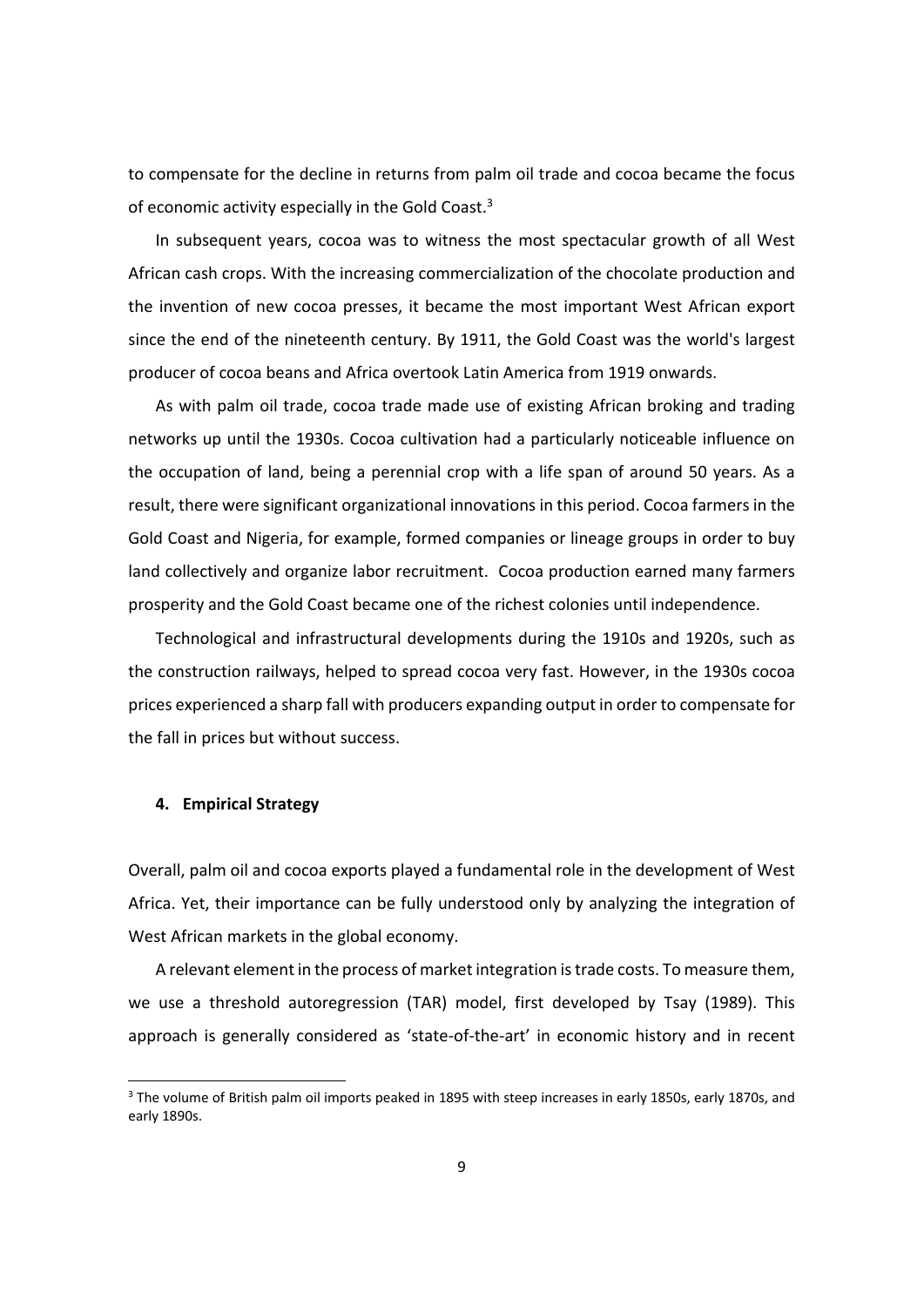years a burgeoning literature has emerged on measuring market integration by using TAR‐ type models (see, for example, the seminal papers of Canjels, Prakash‐Canjels, and Taylor, 2004, Jacks 2005 and Hynes, Jacks and O' Rourke, 2012, among others). The popularity of the TAR models is attributed to their flexibility in measuring trade costs and market efficiency.

Unlike some other studies, in our case the trade only has one direction: the commodities move from Africa (source market) to Britain (destination market). This implies that in the presence of efficient goods‐market arbitrage there is only one condition that describes the relationship between the two prices:

$$
p_{b,t} \le p_{af,t} + TC \Rightarrow PM_t \le TC \tag{1}
$$

where  $p_{b,t}$  is the British import price,  $p_{af,t}$  the African export price,  $PM_t = (p_{b,t} - p_{a,t})$  $p_{a f, t}$ ) defines the price margin and TC measures the *nominal* trade cost. An increase in market integration implies lower price gaps between exporter and importer and thus lower trade costs. Then, we adopt the *TAR* model of Hynes, Jacks, and O' Rourke, (2012) which takes the form:

$$
\Delta PM_t = \begin{cases} \lambda(PM_{t-1} - TC) + \varepsilon_t & \text{if } PM_{t-1} > TC \\ \varepsilon_t & \text{if } PM_{t-1} \le TC \end{cases}, t = 1, ..., T \tag{2}
$$

where the threshold parameter indicates the nominal trade cost term,  $TC$ , while  $\lambda$  is the so-called efficiency parameter that measures the speed of adjustment to equilibrium. The threshold model in equation (2) has two regimes, defined by the value of the previous period's price margin.

Intuitively, when the previous price margin is lower than the nominal trade cost,  $(p_{b,t-1} - p_{af,t-1}) \leq TC$ , there is no arbitrage, and the market follows a random walk (that is,  $\lambda = 0$ ). This regime is defined as the *no*-*arbitrage regime*. On the other hand, when the previous price margin is larger than the nominal trade cost,  $(p_{b,t-1} - p_{af,t-1}) > TC$ ,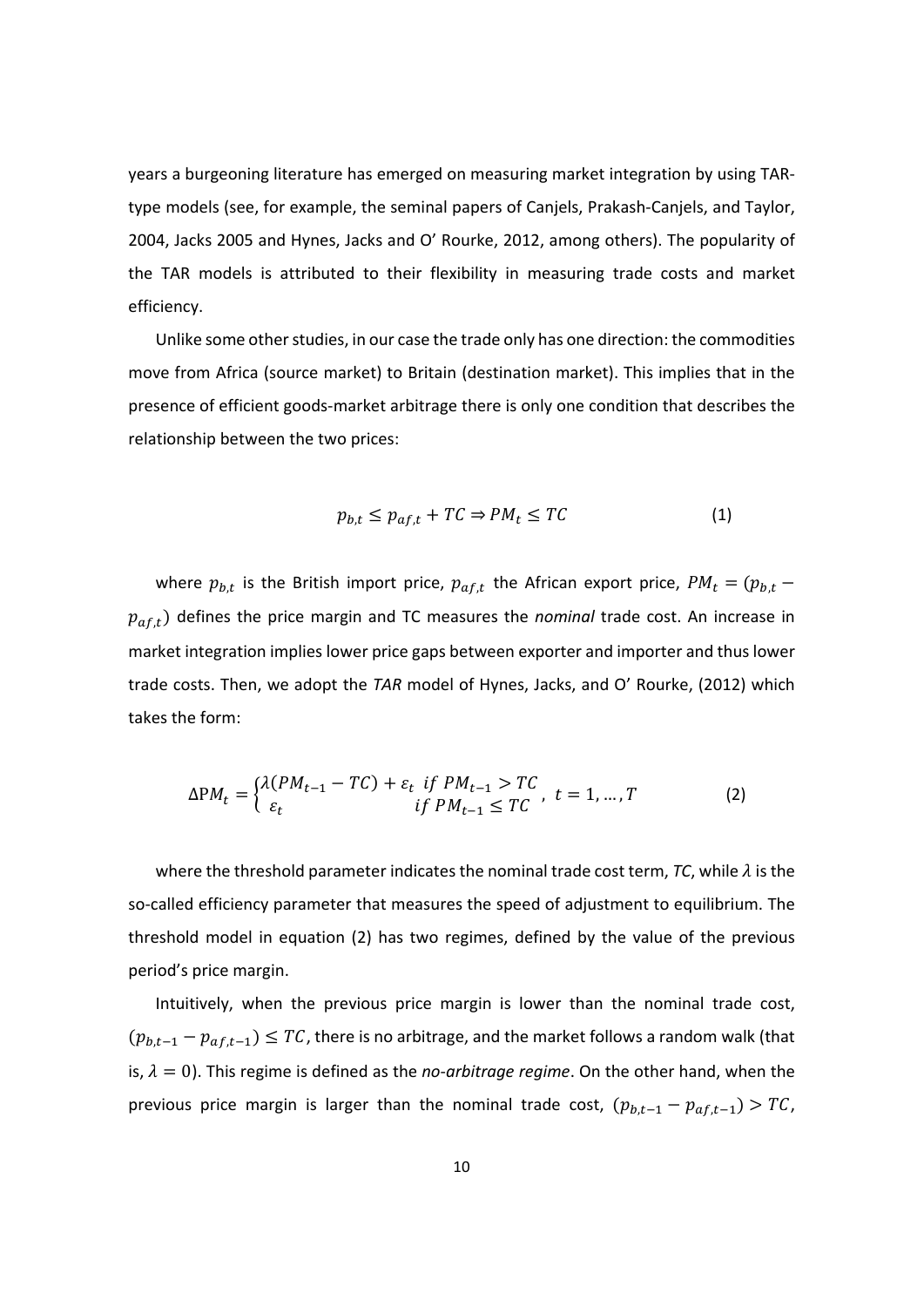arbitrage forces correct any deviations and the market tends to move back to equilibrium (that is,  $-1 < \lambda < 0$ ). The latter regime defines the *arbitrage regime*. In that regime  $(PM_{t-1} \leq TC)$ , for  $-1 < \lambda < 0$  the price margin PM follows a mean-reverting process with mean equal to TC.

Following the literature on threshold models, we estimate the parameters,  $\beta = (\lambda, TC)$ , by using a grid‐search procedure. Firstly, we sort the values of the price margin variable,  $PM_t$ , and then eliminate the  $p$  percent smallest and largest values<sup>4</sup>. Secondly, for a given value of *TC*, the parameter  $\lambda$  is estimated by least squares (LS),  $\hat{\lambda}(TC)$ . Finally, the estimate of *TC* is the one that minimizes the sum of squared residuals<sup>5</sup> giving  $\hat{\beta} = (\hat{\lambda}(T\hat{C}), T\hat{C})$ . For theoretical results on all sorts of threshold models, see seminal papers, Tong and Lim (1980), and Hansen (1996, 2000).

Since we are interested in analyzing the evolution of commodity market integration over time, we re‐weight the trade cost by performing a rolling window estimation of the TAR over 20 annual observations for each pair of commodities/countries<sup>6</sup>. In practice, the nominal trade cost assigned to year *t* is calculated as the average of the  $\widehat{TC}$  rolling window estimates that included the year *t*. We define this as the *smoothed nominal* trade cost.

More importantly, we also calculate the *smoothed real* trade cost estimate as a share of destination British market prices to obtain a unit‐less measure of the trade cost comparable across commodities, countries, and years7. The choice of the commodity price as a deflator for nominal trade costs is in line with the literature (Persson, 2004, Shah Mohammed and Williamson, 2004 and Hynes, Jacks and O' Rourke, 2012, among others). Other options such as GDP deflator are not appropriate as they include non‐traded goods and services (Persson, 2004).

<sup>4</sup> Theoretical results show the best choices for *p* trimming parameter are [5%,15%]. Given the size of our sample size we select *p*=15 percent.

<sup>&</sup>lt;sup>5</sup> A detailed description of the estimation procedure can be founded in Appendix A.

<sup>&</sup>lt;sup>6</sup> There is a trade-off in the size selection of the rolling-windows sample. On the one size, a larger size is preferred to get a lower variance, and on the other, a smaller size better captures the changes in the trade cost.

<sup>7</sup> In Appendix A, it can be found a detailed description of the procedure followed to get the *smoothed nominal* and *real* trade cost.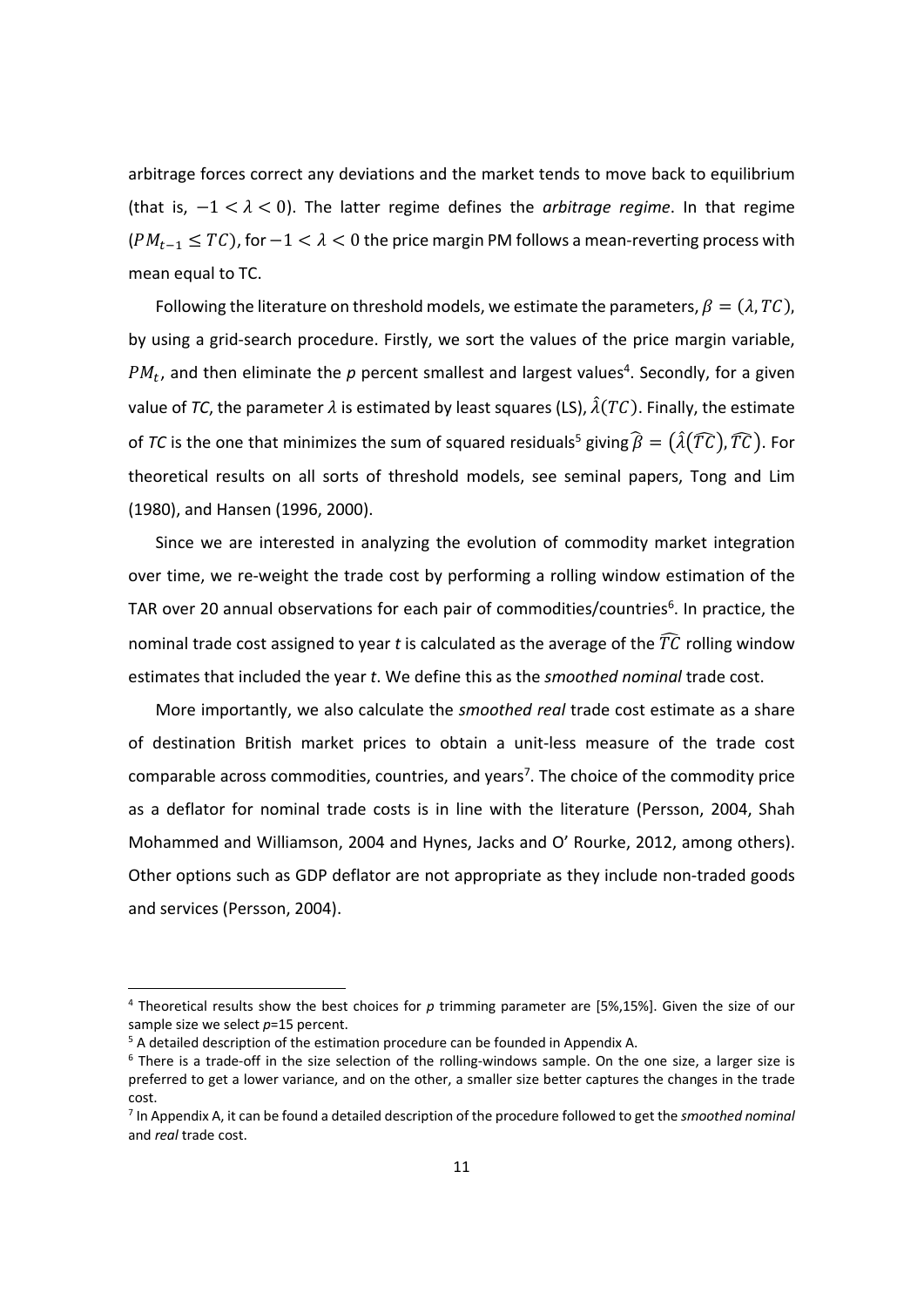### **5. Results**

Figure 3 shows the evolution of real trade cost estimates for West Africa. To calculate overall trade costs from our colony/commodity series, we first compute simple average trade costs over Sierra Leone, Nigeria, and Gold Coast, for each commodity separately. Then, we weight the obtained palm oil and cocoa trade costs by the relative shares of these commodities from Figure 2<sup>8</sup>.

At the beginning of our period of analysis, trade costs were high in real terms, hovering around 80 percent of the British price. Since the early‐1850s, on the eve of the First Era of Globalization, they experienced a sharp decline to 40 percent until around 1880, partly driven by the introduction of new shipping technologies. In particular, the rise of steamship represented a major change in the West Africa trade by significantly reducing risks and opening the market to new sources of competition. Interestingly, the timing of this impressive decline in trade costs coincides with the boom in West Africa terms of trade reported in Frankema, Williamson, and Woltjer (2018, Fig. 4 on p. 247), though the latter peaked a bit later as the terms of trade of French West African exports (e.g., groundnuts and gum) continued to rise until the mid-1880s. The reason behind this correspondence is clear. Since world commodity prices were determined by world demand, then a reduction in international trade costs for West Africa implied an increase in African export prices. At the same time, the decline in trade costs made West African imports cheaper. Thus, the fall of trade costs between 1850 and 1880 could at least partly explain the boom in terms of trade experienced by West Africa during the same period. In this regard, Africa followed a similar pattern to Asia. Our findings are consistent with the results by Chilosi and Federico (2015, p. 16) who link the boom in terms of trade for Asian countries to their increased integration with the global economy.

However, in the 1880s and the 1890s, this declining trend inverted and real trade costs rose abruptly reaching 60 percent of the British price. Since during the same period British

<sup>8</sup> Figures B.1, B.2, and B.3 in Appendix B plot the real trade costs for each commodity and for each colony separately. The main results are basically unchanged.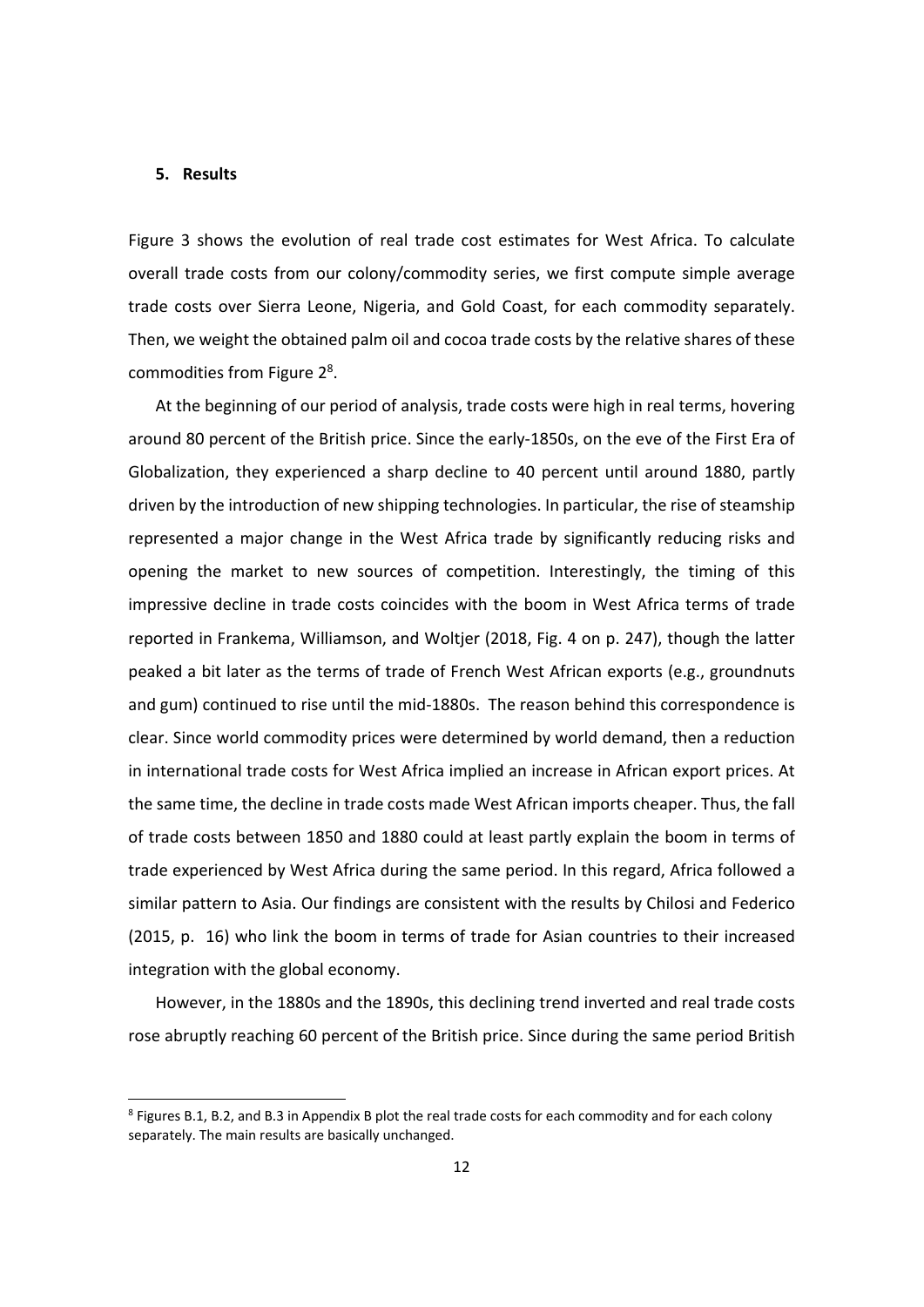prices decreased, the question to ask is then whether these trends in *real* trade costs were simply due to movements in the British prices. Yet, since African prices were largely determined by world commodity demand, if the British prices declined also the African prices should have declined in the same proportion. Consequently, the *real* trade costs should have been constant. $9$  To fully explain this rise in West African trade cost, it is important to consider instead the role of other factors such as the Long Depression of 1873-1896 and the increase in monopsony power of colonial trading companies after the Scramble for Africa, as we will discuss later in this section.

From the last years of the nineteenth century to World War I, the declining trend resumed and trade costs steadily decreased to 30 percent. In the Inter‐War period and in particular during the Great Depression, however, they rose rapidly again and in the 1930s, trade costs reached similar or even higher levels than those experienced 80 years earlier.

<sup>9</sup> A similar argument can be made for the early twentieth century when *real* trade costs dropped, while British prices were on the rise.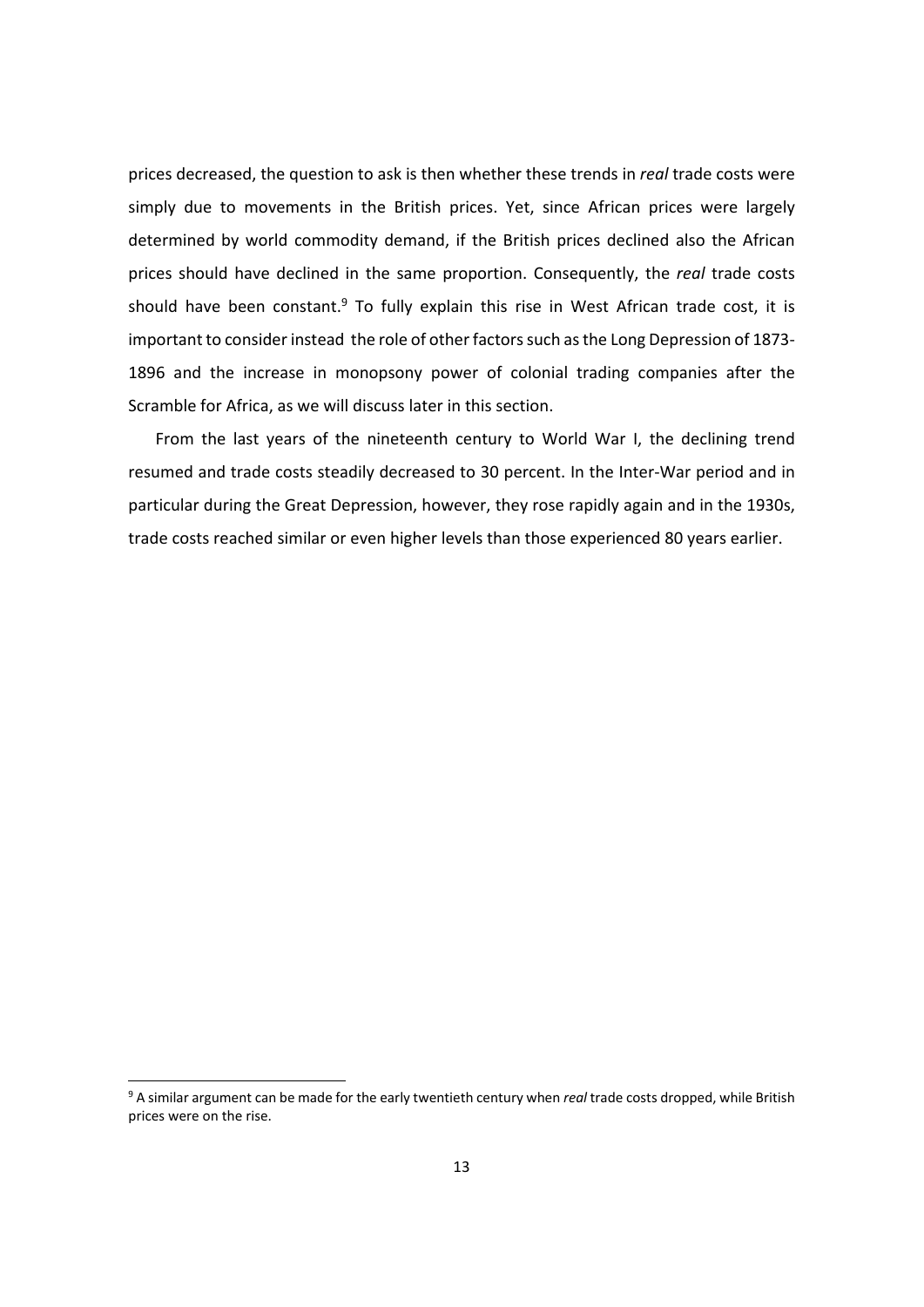

**Figure 3.** *Real Trade Costs from West Africa*

Rolling window estimates over 20 years. Trade costs are averaged over Sierra Leone, Nigeria, Gold Coast and weighted by the relative share of palm oil and cocoa. Sources: original data from African Commodity Trade Database (Frankema, Williamson and Woltjer, 2018), Sauerbeck (1886, 1893, 1908, 1917), The Statist (1930, 1950), Lynn (1997), and Federico‐Tena (2019).

To better understand the main drivers behind the dynamics of West African trade costs, we examine the importance of their major observable components such as shipping, insurance, and export duties<sup>10</sup>.

Firstly, we estimate nominal shipping costs for palm oil by applying the methodology of Tadei (2020) to shipping costs in base year 1881 from Lynn (1997, p. 109), and then deflate them by the British palm oil price. Our estimates show that shipping costs represented generally a small share of total trade costs, accounting at the start of our period for about 15 percent. Later on, with the dominance of the steam over sail in the 1870s, shipping costs

 $10$  British import prices are measured net of import duties (Federico and Tena, 2016, p. 18 and p. 20), so such duties are not included in our trade costs estimates.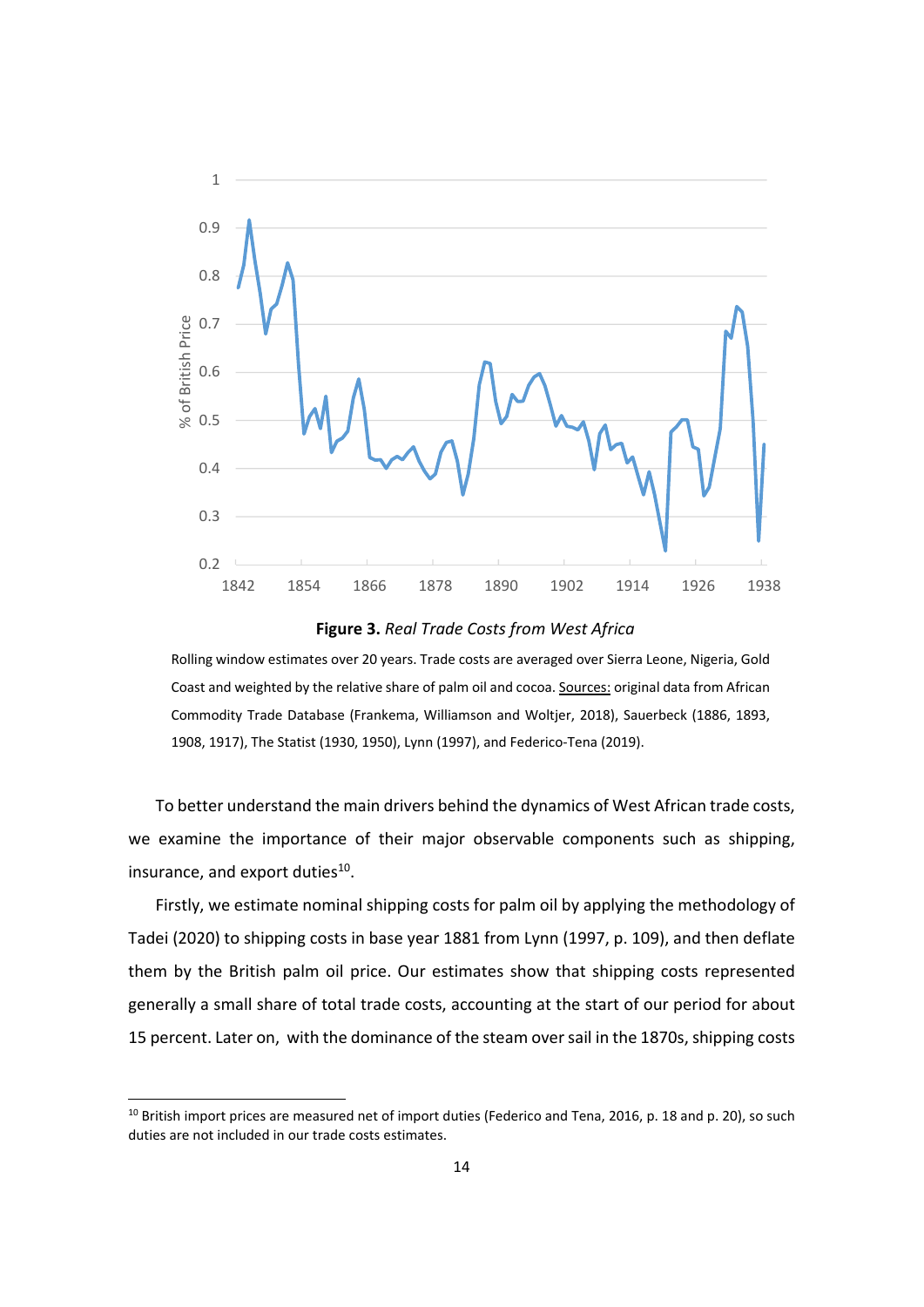temporarily dropped to around 10 percent of trade costs to go up again during World War I and the early 1920s.

Insurance also represented a small portion of trade costs. During the first half of the nineteenth century, it accounted for at most 8 percent of trade costs since insurance for palm oil was 5-7 percent of the value of the goods transported (Lynn, 1997, p. 96) and trade costs accounted for about 90 percent of the value of goods (see Figure 3). Subsequently, with the introduction of steam and iron ships, the risk of transporting cargos declined substantially and so did the insurance rates. For example, for the case of transatlantic trade, Perssons (2004) estimates insurance rates after the 1920s at 1 percent of the value of the goods, which is equivalent to around 2 percent of our trade costs estimates.

Similarly, also the share of trade costs accounted for by export duties was small (Frankema, Williamson and Woltjer, 2018). By using information from the Bluebooks, we calculate customs export duties for the period 1903‐1938 and find they represented only 3‐ 5 percent of total trade costs. In the previous period, duties were likely to account for an even smaller share as taxes on exports were uncommon (Frankema, Williamson and Woltjer, 2018).

Overall, observable components of trade costs such as shipping, insurance, and export duties accounted for at most 30 percent of our trade costs estimates.<sup>11</sup> Unobservable factors seem to have played a larger role in affecting trade cost dynamics. This echoes previous studies examining trade costs for Europe and the US: Steinwender (2018) emphasizes the role of information frictions, Jacks, Meissner and Novy (2011) highlights the importance of monetary regimes, while Jacks (2006) finds evidence of trade costs driven by the choice of monetary regime and of commercial policies more than by changes in freight rates.12

Commercial policies, in fact, were an important determinant of the structure of export markets in West Africa. For the twentieth century, Tadei (2020) finds evidence of

<sup>&</sup>lt;sup>11</sup> Other observables such as storage and spoilage must have been very small for palm oil and cocoa, two highly durable commodities.

 $12$  On a general note, Anderson and van Wincoop (2004) suggest that trade costs remain very important in international trade, even in highly integrated present-day economies where policy barriers (tariffs) are relatively small.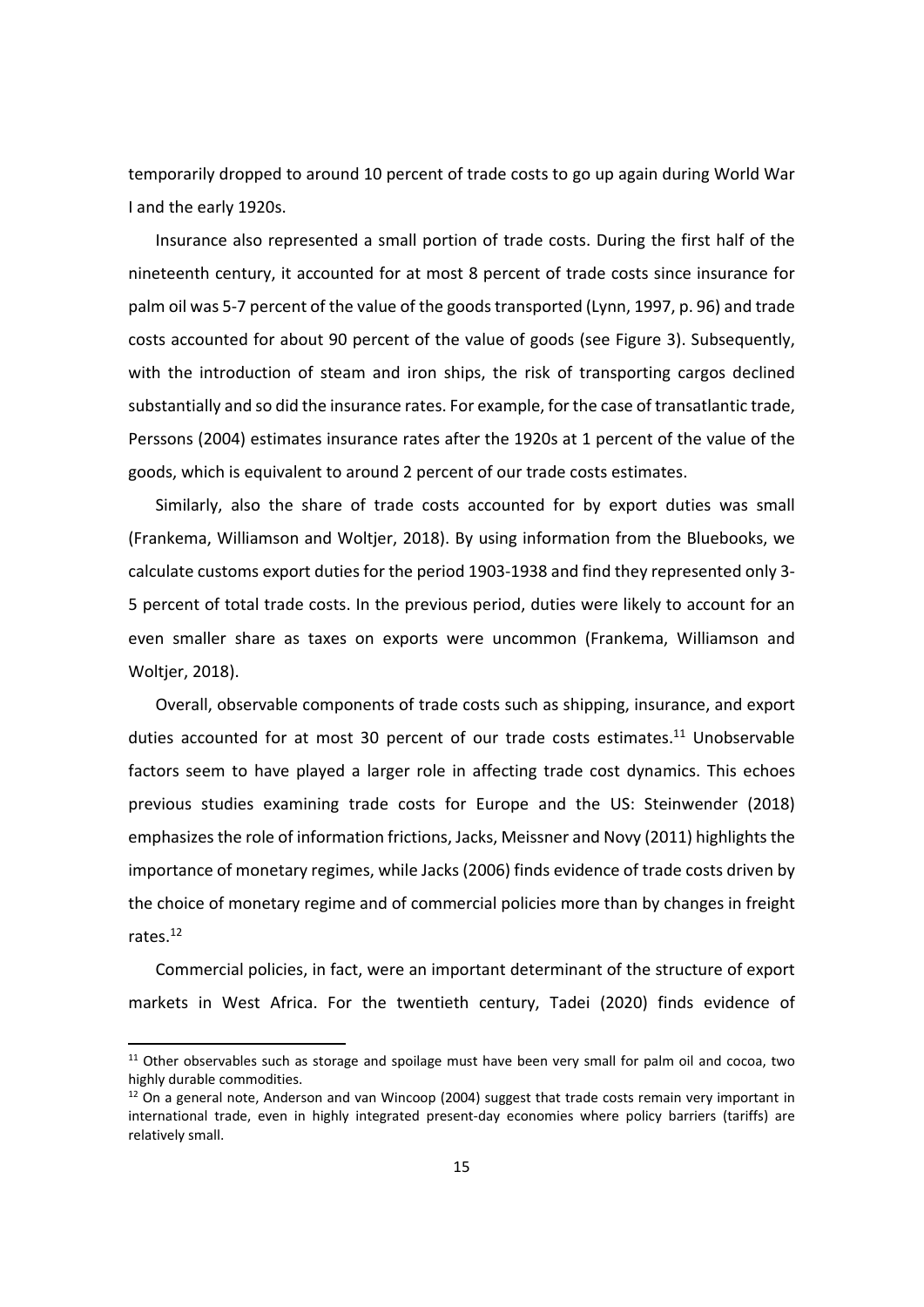monopsony power of colonial trading companies over West African producers: in French West Africa during the first half of the twentieth century, producer prices were substantially lower than what they would have been in a competitive market. Based on the author's figures (see Tadei, 2020, Table 2), we calculate that monopsony profit amounted to about 20 percent of the European price, while trade costs inclusive of monopsonistic profits were 50 percent of that price. Similar estimates can be found for twentieth-century British West Africa where monopsony profits were also significant (Tadei 2020b). Thus, monopsony power in the early twentieth century can account for nearly half of our trade cost estimates $13$ .

The importance of monopsony power is further seen in the similarity between the evolution in trade costs (Fig. 3) and the trend in market concentration among West African trading firms. From the 1880s to the 1910s, the share of the three largest British firms operating in West Africa dropped from 90 percent to 40 percent of total market capitalization in the London Stock Exchange. Similarly, in the same period, our trade costs estimates declined. During the Inter‐War period, market concentration increased again reaching 60‐70 percent in the 1930s (Rönnbäck and Broberg 2019, p.105) and our trade costs show a substantial rise.

Overall, from the mid‐nineteenth century to the eve of World War II, African trade costs declined, suggesting that African economies became more integrated with the international markets. Another dimension of market integration is market efficiency, defined as the speed of price adjustment after a shock. Our methodology also allows us to estimate efficiency as captured by the parameter  $\lambda$  of Eq. (2). Most of the time,  $\lambda$  is rather stable and large in absolute value (around unity) implying that commodity markets were highly efficient.

This result is not unexpected given that we use yearly data while other studies employ monthly or even weekly data frequencies (e.g., Jacks, 2005, Hynes, Jacks, and O' Rourke, 2012). To analyze the effect of this data frequency difference on the efficiency estimate, we

<sup>&</sup>lt;sup>13</sup> Monopsony profit could also increase if inland trade costs declined (e.g., due to improvements in transportation technology or new infrastructure) and European trading companies did not raise African producer prices by the same amount.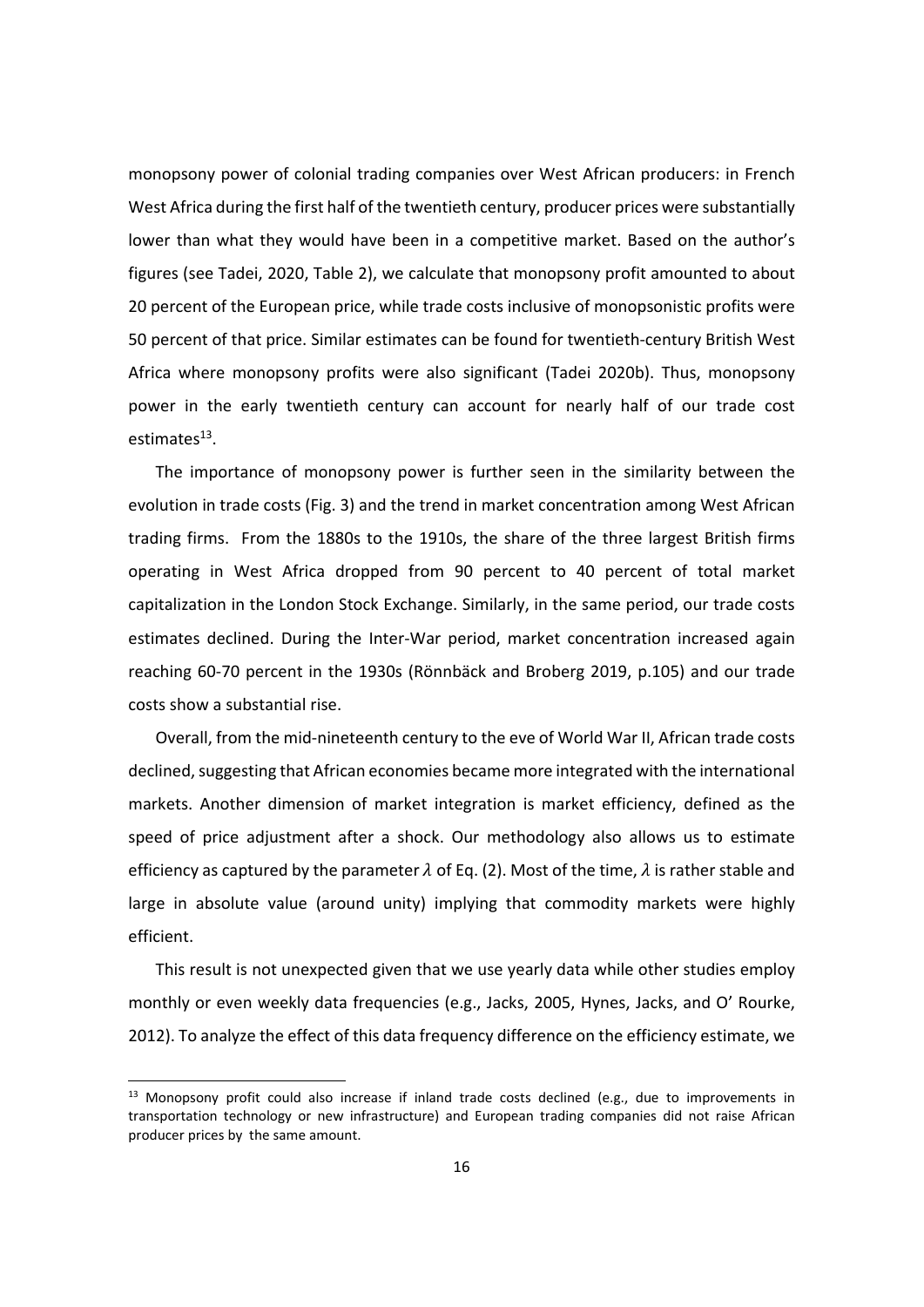carry out a Monte Carlo experiment by generating "monthly" data and then estimating the model using "yearly" data. The results (reported in Table A.1 of Appendix A) show that the "yearly" efficiency estimates tend to be substantially higher in absolute value compared to the "monthly" ones. Note that the large standard deviation of the efficiency estimates is due to the fact that while the identification of trade costs is based on the entire sample (30 yearly observations, in practice), efficiency  $\lambda$  is identified only from a small subset of this sample (when the price margin is larger than trade costs), which results in less precise efficiency estimates.

### **6. International Comparisons**

How did the trend in West African trade costs compare to other world regions? In Figure 4, we plot our trade cost estimates together with estimates of trade costs between North America and Europe, South America and Europe, and Asia and Europe over 1870‐1938 as obtained from Jacks, Meissner, and Novy (2011). For the previous period (1842‐1870), we report trade costs between the US and Europe as obtained from Jacks (2005). Since Jacks, Meissner, and Novy (2011) report a trade cost index rather than *actual* trade costs, we convert all estimates into indexes with base year 1870.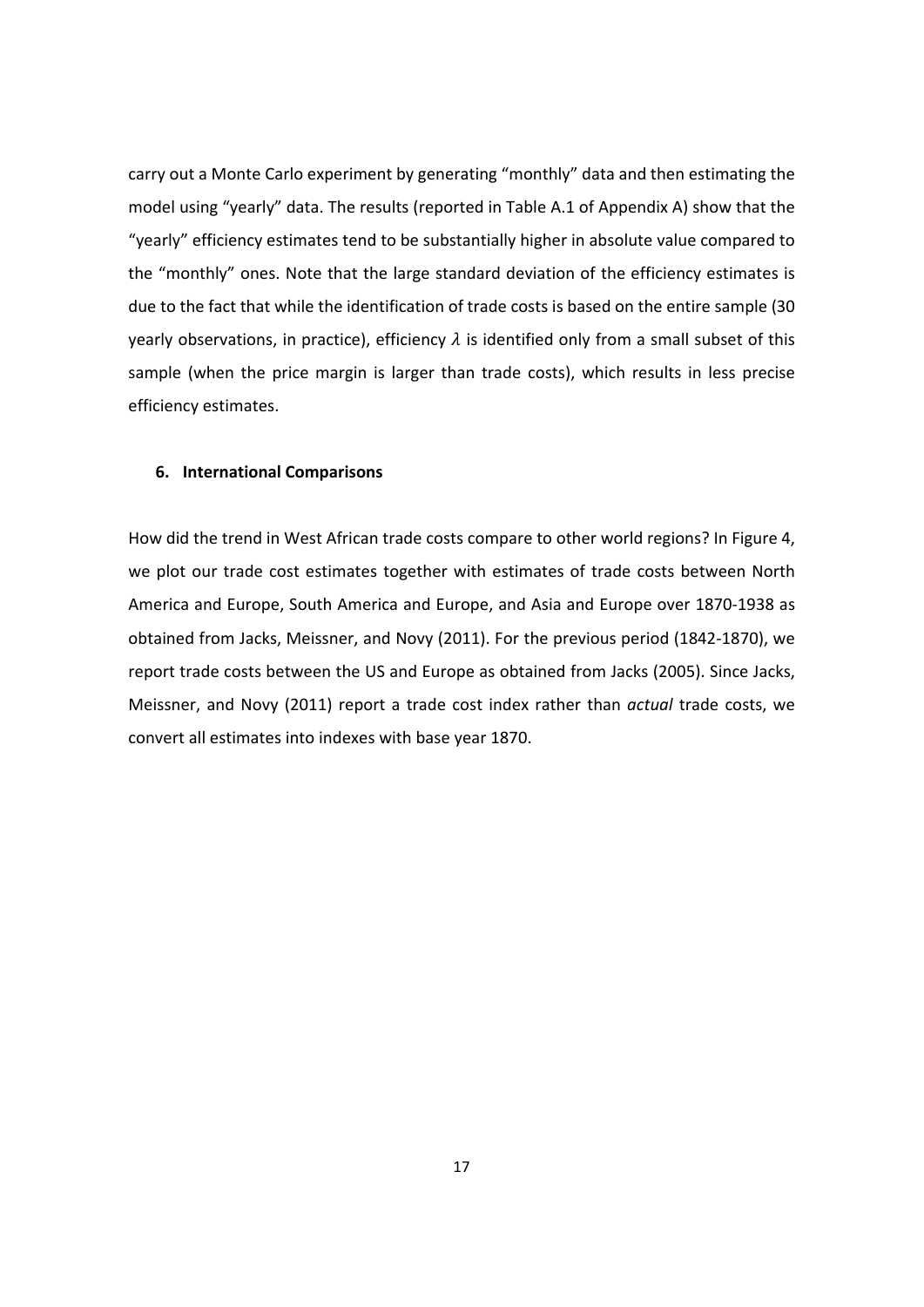

### **Figure 4.** *Real Trade Cost Index (1870=100)*

Sources: African trade costs: original data from African Commodity Trade Database (Frankema, Williamson and Woltjer, 2018), Sauerbeck (1886, 1893, 1908, 1917), The Statist (1930, 1950), Lynn (1997), and Federico‐ Tena (2019); US trade costs: Jacks (2005); other regions: Jacks, Meissner, and Novy (2011)

From the mid-nineteenth century to the 1880s, international trade costs declined substantially. For West Africa, they halved as they did for the United States. Since the 1880s, however, the trends in international and West African trade costs diverged. While trade costs in the rest of the world showed a steady decline, in West Africa they suddenly increased. Later, at the beginning of the twentieth century, West African trade costs were again on the decline, reaching at the eve of World War I similar levels to those experienced in the 1870s. Still, during the same period, trade costs for North America and Asia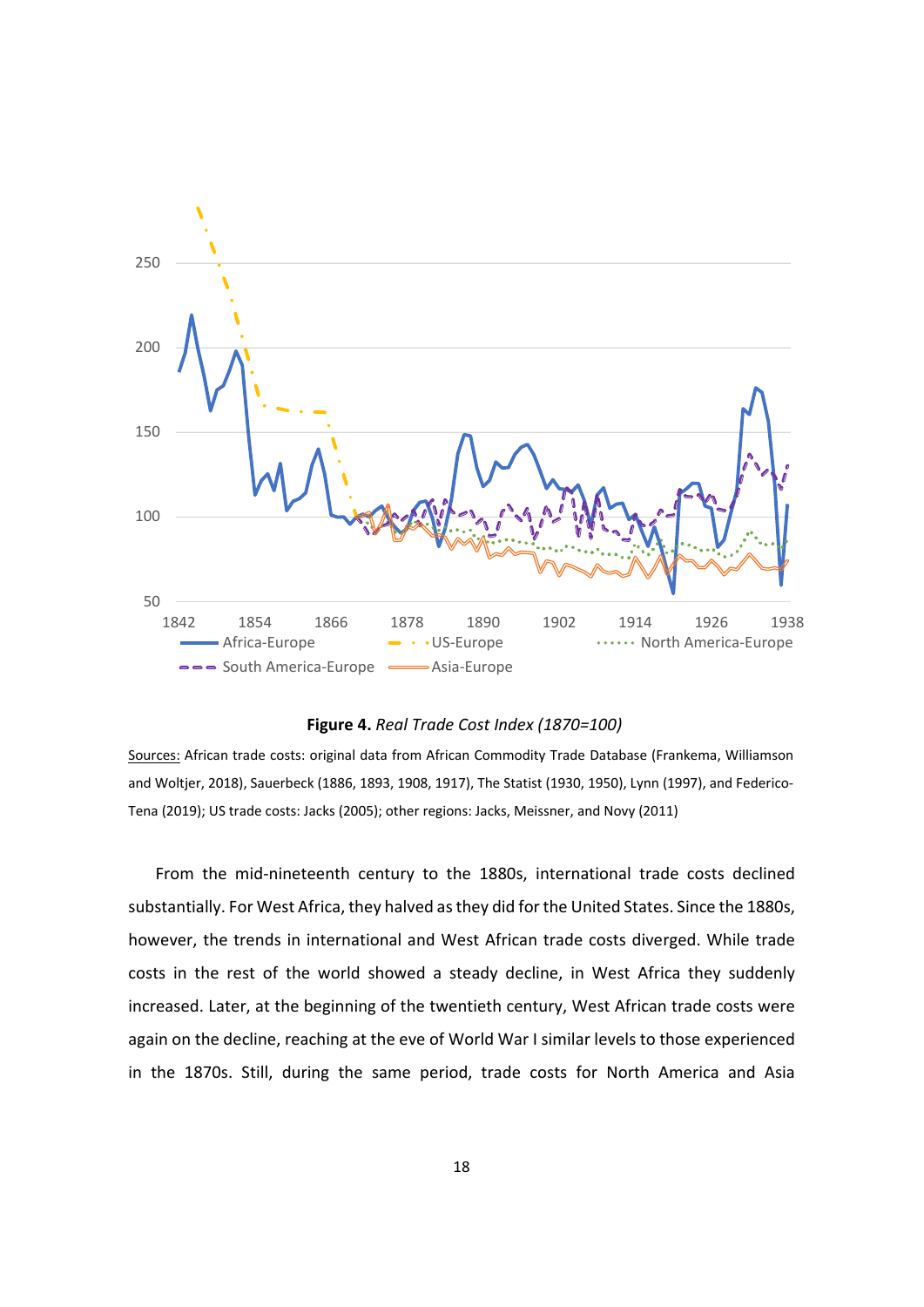experienced an even stronger reduction. Since the 1920s, and in particular during the Great Depression, trade costs rose in all regions, but in West Africa they rose substantially more.

Overall, it appearsthat in periods of declining global trade costs, such as during the First Globalization, West Africa's decline was lower than in the rest of the world. At the same time, when global trade costs rose, such as during the Inter-War period, West African's ones rose even more. As a result, over time trade for West Africa became relatively more expensive than for other world regions.

To investigate whether these different trends in trade costs are due to differences in the composition of exports between West Africa and North America or Asia, we can compare West Africa to South America, which was also an important exporter of primary commodities. As shown in previous studies, the specialization in primary products reduced the ability of developing regionsto industrialize (Williamson, 2008, 2011, and 2013) and the instability in commodity prices has a negative impact on economic growth (Deaton, 1999), both factors which can affect trade costs.

Generally, since 1870, South American trade costs experienced similar patterns to West Africa becoming more expensive over time. However, West African countries suffered from a higher variability in trade costs due to African‐specific shocks, such as the Scramble for Africa in the 1880s, and to a general higher vulnerability to global shocks, such as the Great Depression. Even though specialization in primary commodities can partly explain the trends in West African trade costs, the role of other factors should be further explored.

First, as total trade costs can be divided into two components, one depending on the volume of trade and the other fixed (e.g., information and other market frictions), a change in the volume of trade would affect the unit trade cost. Since fixed trade costs were a larger portion of total trade costs in West Africa than in other world regions, then a variation in trade volume affected African unit trade costs to a greater extent.

Moreover, since West Africa was a newer and less established market, emerging as an important commodity exporter only in the nineteenth century, West African trade costs were likely to be more susceptible to shocks, such as the Great Depression or other sudden drops in world demand, compared to other more developed markets. Also, weaker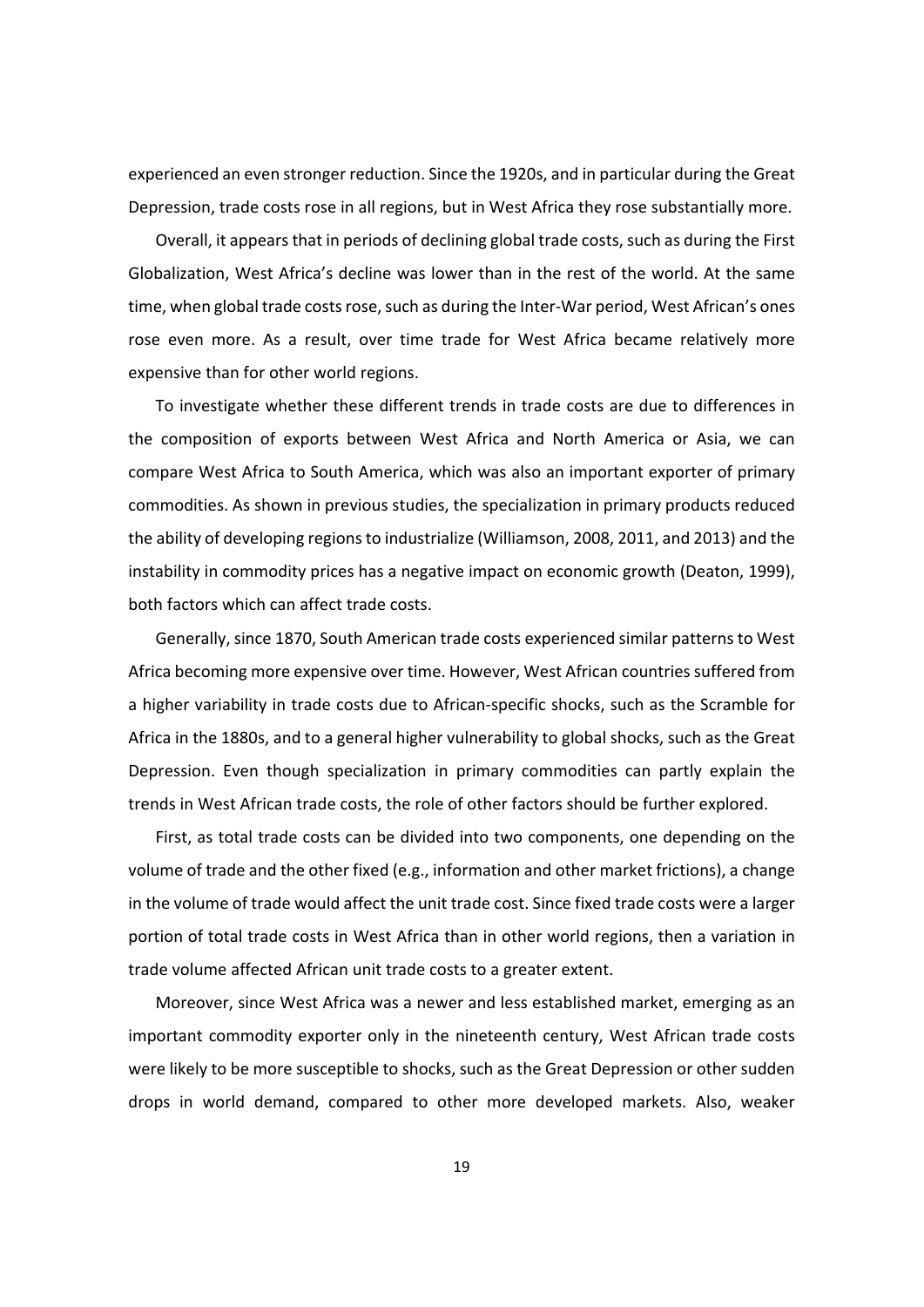institutions and legal systems in West Africa might be another important determinant of higher trade costs, particularly during economic downturns.

Finally, colonial rule and the activity of monopsonistic trading companies are likely to have been important determinants of the higher and more volatile African trade costs. As reported in the previous section, monopsony profits could account for about half of the trade costs and West Africa's trend in trade costs started diverged from the global trend precisely at the time of the Scramble for Africa.

## **7. Conclusions**

Although there are a plethora of studies on commodity market integration in Europe, the Americas, and Asia, little is known about trade costs in Africa. Yet, assessing the magnitude and the evolution of international trade costs is essential to explain the path of economic growth of African countries since, given the continent's specialization and dependence on primary commodity exports, African economic growth has historically relied on its ability to access international markets.

To fill this gap, in this article we provided yearly estimates of trade costs between West Africa and Europe from 1842 to 1938. Several conclusions are drawn from our empirical analysis. First, we show that overall West African trade costs declined from the mid‐ nineteenth century to the eve of World War II.

Second, compared to the other world regions, this decline was small. From the 1840s to around 1880, international trade costs decreased at a similar rate both in West Africa and in the rest of the world. Yet, in the subsequent period, the picture changed. During the First Globalization, West African trade costs fell less than the world average, while, in the Inter‐ War Years, trade costs for West Africa increased more than in the rest of the world. Consequently, since the late nineteenth‐century, trade for West Africa became relatively more expensive than for other world regions.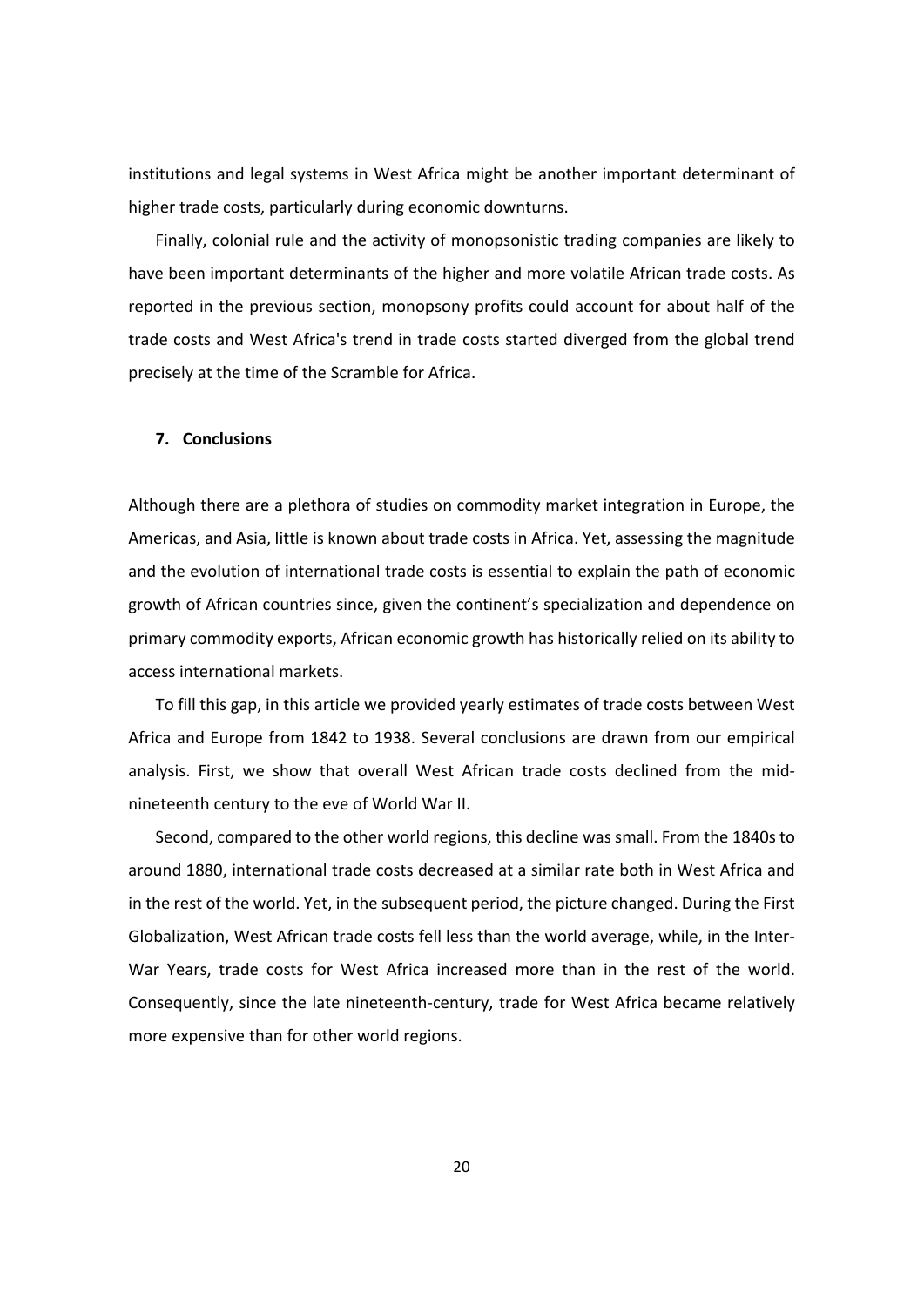Third, not only West Africa suffered from higher trade costs but also from an increased trade cost volatility due to the greater vulnerability of African economiesto local and global shocks.

The implications of our results suggest a new research agenda to explain long‐term African development. Since African countries suffered from higher international trade costs precisely during a period in which the world economy expanded and became more integrated, this can potentially explain their slower rate of economic growth. Moreover, the higher volatility and uncertainty surrounding these trade costs are likely to have magnified their negative impact and made Africa less competitive in the global economy.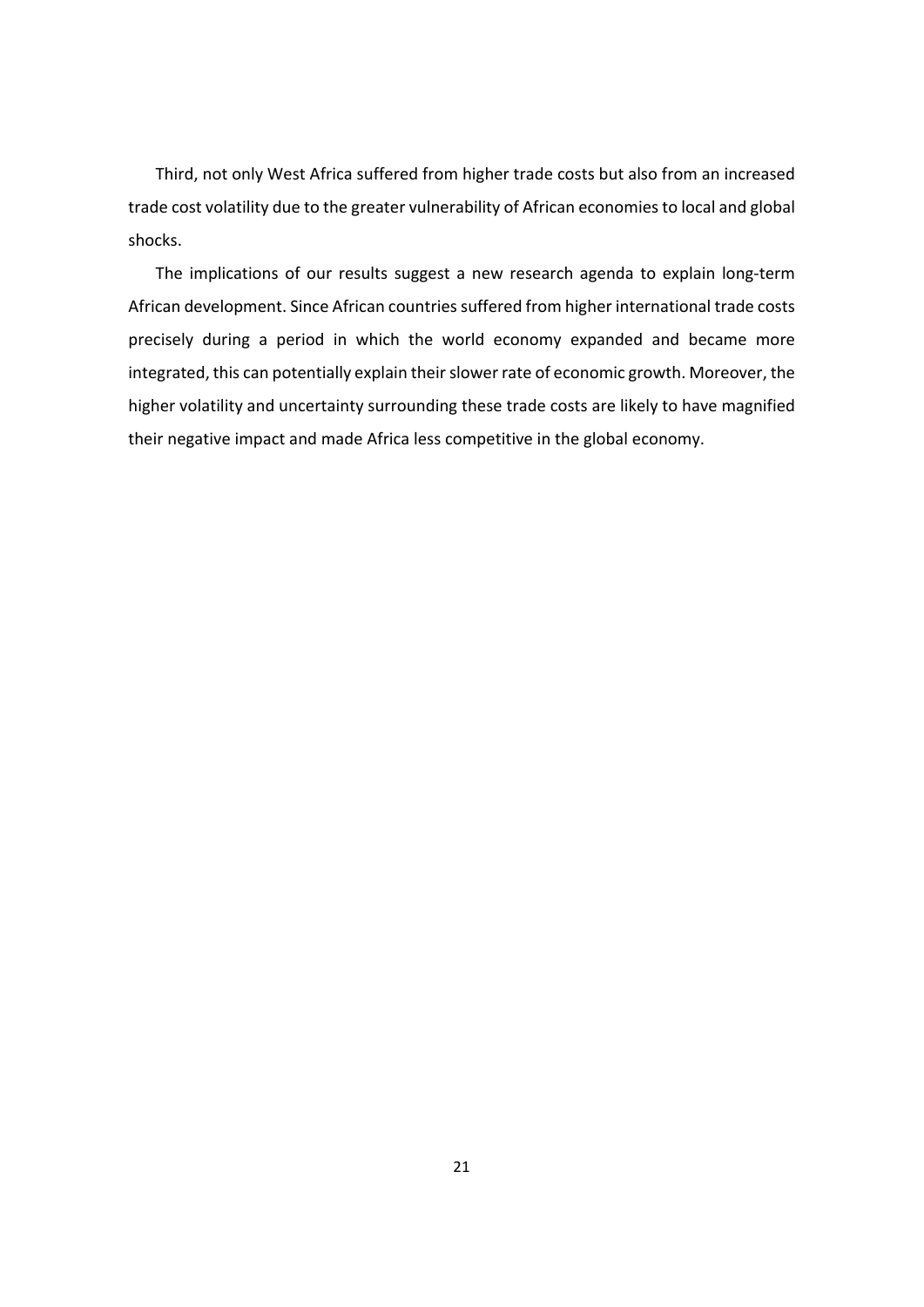#### **References**

- Anderson, James, and Eric van Wincoop. "Trade Costs." *Journal of Economic Literature* 42 no. 3 (2004): 691‐751.
- Bertazzini, Mattia. "The Long‐Term Impact of Italian Colonial Roads in the Horn of Africa, 1935– 2000." Economic History Working Papers, no. 272 (2018), London School of Economics.
- Chaves, Isaías N., Stanley L. Engerman, and James A. Robinson. "Reinventing the Wheel: The Economic Benefits of Wheeled Transportation in Early Colonial British West Africa." In *Africa's Development in Historical Perspective*. New York: Cambridge University Press, 2014.
- Canjels, Eugene, Gauri Prakash‐Canjels, and Alan M. Taylor. "Measuring Market Integration: Foreign Exchange Arbitrage and the Gold Standard, 1879‐1913." *Review of Economics and Statistics* 86, no. 4 (2004): 868‐82.
- Chilosi, David, and Giovanni Federico. "Early Globalizations: The Integration of Asia in the World Economy, 1800‐1938." *Explorations in Economic History* 57, no. 3 (2015): 1‐18.
- Deaton, Angus. "Commodity Prices and Growth in Africa." *Journal of Economic Perspectives* 13 no. 3 (1999): 23‐40.
- Dedinger, Béatrice, and Paul Girard. "Exploring trade globalization in the long run: The RICardo project." *Historical Methods: A Journal of Quantitative and Interdisciplinary History* 50, no. 1 (2017): 30‐48.
- Federico, Giovanni. "How much do we know about market integration in Europe?" *Economic History Review* 65, no. 2 (2012): 470‐497.
- Federico, Giovanni, and Antonio Tena Junguito. "World trade, 1800-1938 : a new dataset." Working Paper on Economic History, no 16‐01 (2016), Universidad Carlos III de Madrid, Instituto Figuerola.
- Federico, Giovanni, and Antonio Tena-Junguito. "World Trade, 1800-1938: A New Synthesis." *Revista de Historia Económica‐Journal of Iberian and Latin America Economic History,* 37 no.1 (2019): 9‐41.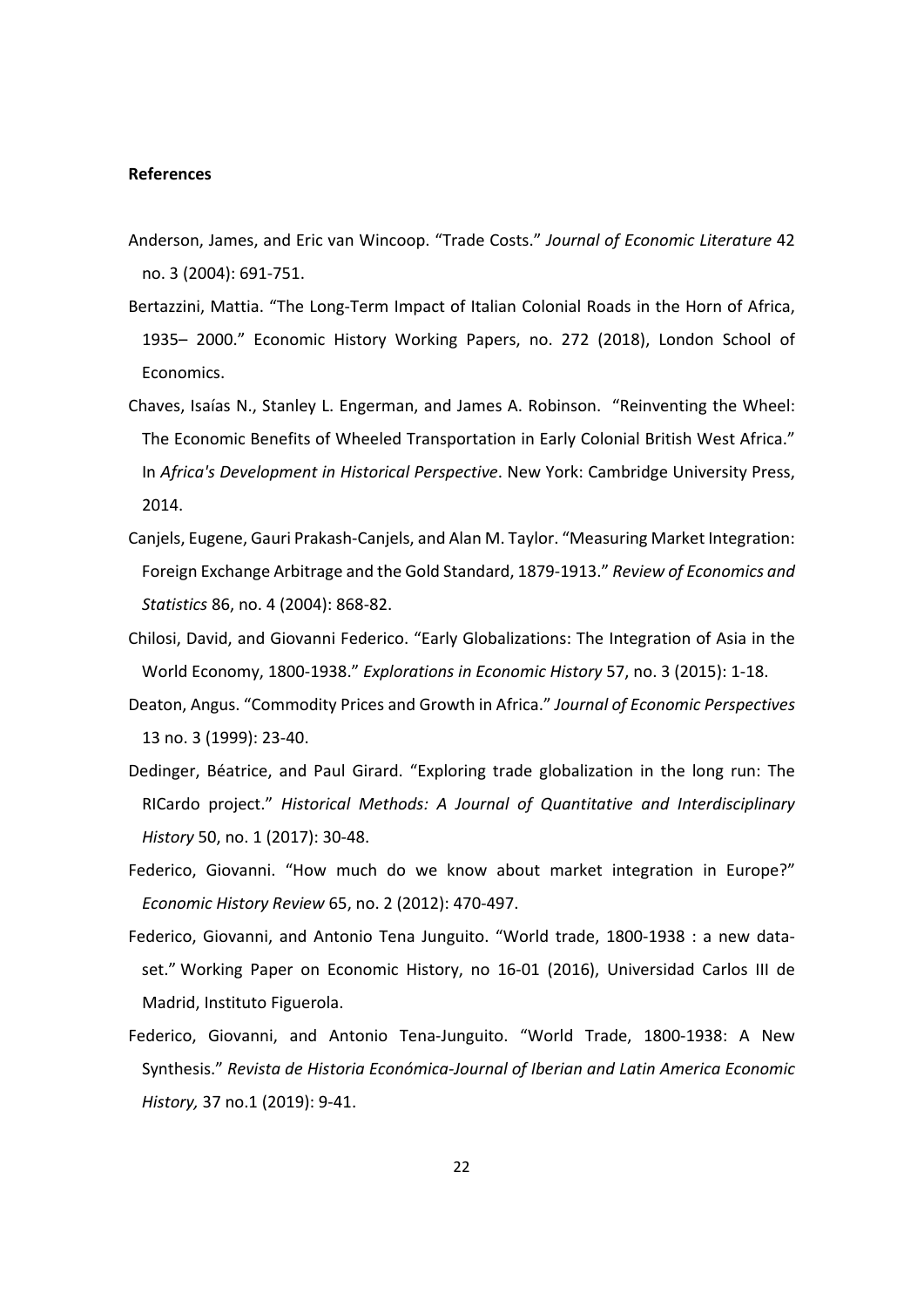- Frankema, Ewout, Jeffrey Williamson, and Pieter Woltjer. "An Economic Rationale for the West African Scramble? The Commercial Transition and the Commodity Price Boom of 1835‐1885." *Journal of Economic History* 78, no. 1 (2018): 231‐267.
- Gordon, Bertram. *Commerce, Colonies, and Cacao: Chocolate in England from Introduction to Industrialization*. In: Grivetti, L, and Shapiro, H‐Y (eds.) Chocolate: History, culture, and heritage. Hoboken, New Jersey: Wiley, 2009.
- Hansen, Bruce E. "Inference when a Nuisance Parameter is not Identified under the Hull Hypothesis." *Econometrica*, 64, no. 2 (1996): 413‐30.
- Hansen, Bruce E. "Sample Splitting and Threshold Estimation." *Econometrica* 68, no. 3 (2000): 575‐603.
- Herranz-Loncán, Alfonso, and Johan Fourie. "'For the Public Benefit?' Railways in the British Cape Colony." *European Review of Economic History* 22, no.1 (2018): 73–100.
- Hynes, William, David S. Jacks, and Kevin O' Rourke. "Commodity Market Disintegration in the Interwar Period." *European Review of Economic History* 16 (2012): 119‐143.
- Jacks, David S. "Intra‐ and International Commodity Market Integration in the Atlantic Economy, 1800–1913." *Explorations in Economic History* 42, no. 3 (2005): 381‐413.
- Jacks, David S. "What Drove 19th Century Commodity Market Integration?" *Explorations in Economic History* 43, no. 3 (2006): 383‐412.
- Jacks, David S., Christopher M. Meissner, and Dennis Novy. "Trade Booms, Trade Busts, and Trade Costs." *Journal of International Economics* 83 (2011): 105‐201.
- Jedwab, Remi, Edward Kerby, and Alexander Moradi. "History, Path Dependence, and Development: Evidence from Colonial Railways, Settlers, and Cities in Kenya." *Economic Journal* 127, no. 603 (2015): 1467‐94.
- Jedwab, Remi, and Alexander Moradi. "The Permanent Effects of Transportation Revolutions in Poor Countries: Evidence from Africa." *Review of Economics and Statistics* 98, no. 2 (2016): 268‐284.
- Jedwab, Remi, and Adam Storeygard. "Economic and Political Factors in Infrastructure Investment: Evidence from Railroads and Roads in Africa 1960–2015." *Economic History of Developing Regions* 34, no. 2 (2019): 156‐208.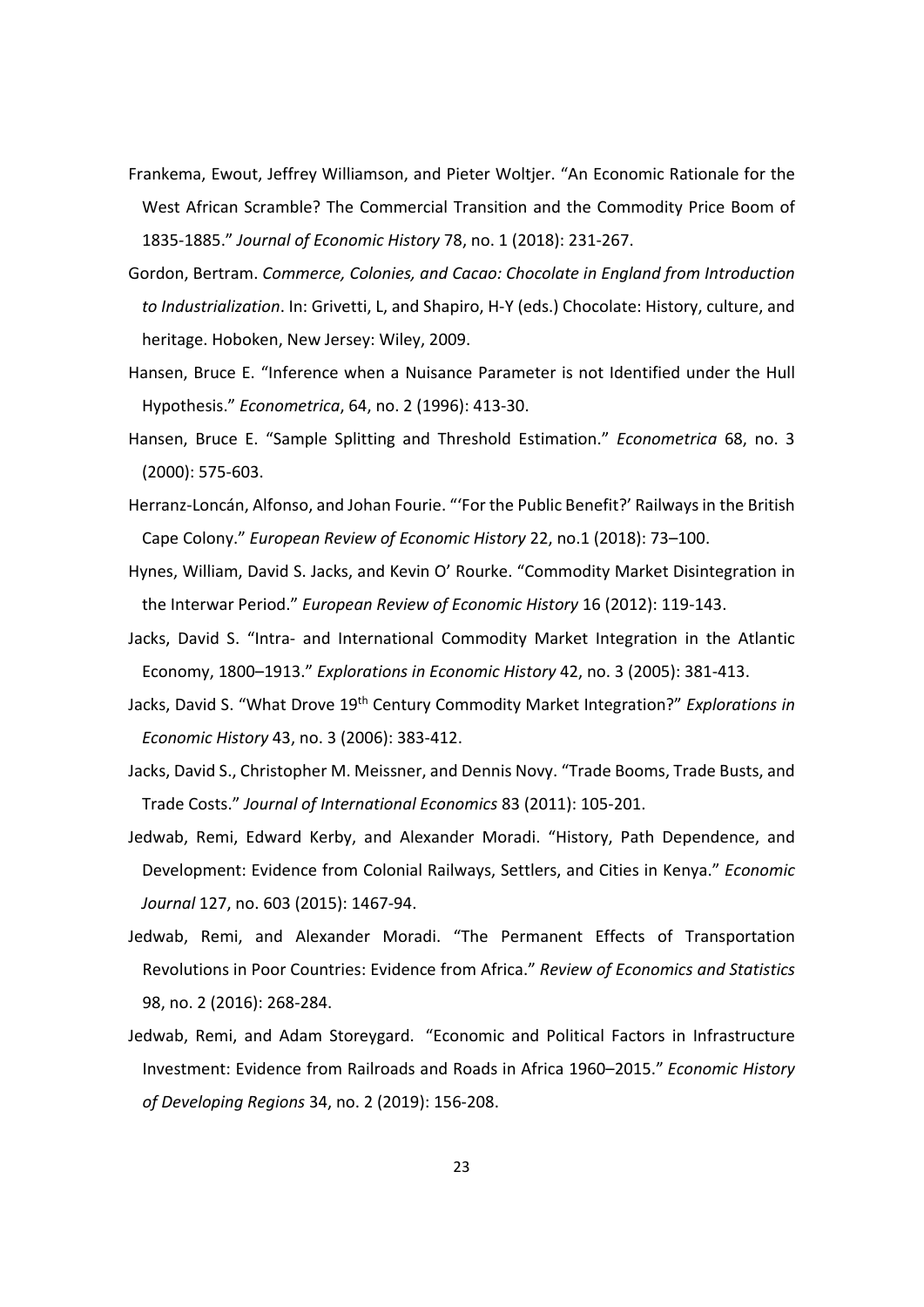- Jerven, Morten. "The quest for the African dummy: explaining African post-colonial economic performance revisited." *Journal of International Development* 23, no 2 (2011): 288‐307.
- Law, Robin (ed.). *From Slave Trade to "Legitimate" Commerce: The Commercial Transition in Nineteenth‐Century West Africa*. African Studies Series 86, Cambridge: Cambridge University Press, 1995.
- Lynn, Martin. *Commerce and Economic Change in West Africa: The Palm Oil Trade in the Nineteenth Century*. The African Studies Centre, Cambridge: Cambridge University Press, 1997.
- Obstfeld, Maurice, and Alan M. Taylor. "Nonlinear Aspects of Goods‐Market Arbitrage and Adjustment: Heckscher's Commodity Points Revisited." *Journal of the Japanese and International Economies* 11, no. 4 (1997): 441‐79.
- Okoye, Dozie, Roland Pongou, and Tite Yokossi. "On the Dispensability of New Transportation Technologies: Evidence from the Heterogeneous Impact of Railroads in Nigeria", Working Paper, MIT (2017).
- Montgomery, Edward G., and Alice M. Taylor. "World Trade in Cocoa." U.S. Department of Commerce, Volume 18, 1947.
- Pascali, Luigi. "The Wind of Change: Maritime Technology, Trade, and Economic Development." *American Economic Review* 107, no. 9 (2017): 2821‐54.
- Persson, G. Karl. "Mind the gap! Transport Costs and Price Convergence in the Nineteenth‐ Century Atlantic Economy." *European Review of Economic History* 8, no. 2 (2004): 125‐ 147.
- Rönnbäck, Klas, and Oskar Broberg. "Capital and Colonialism: The Return on British Investments in Africa 1869–1969." Cham, Switzerland: Palgrave Macmillan, 2019.
- Shah Mohammed, Saif, and Jeffrey Williamson. "Freight Rates and Productivity Gains in British Tramp Shipping 1869‐1950." *Explorationsin Economic History* 41, (2004): 172–203.
- Steinwender, Claudia. "Real Effects of Information Frictions: When the States and the United Kingdom became United." *American Economic Review* 108, no. 3 (2018): 657‐696.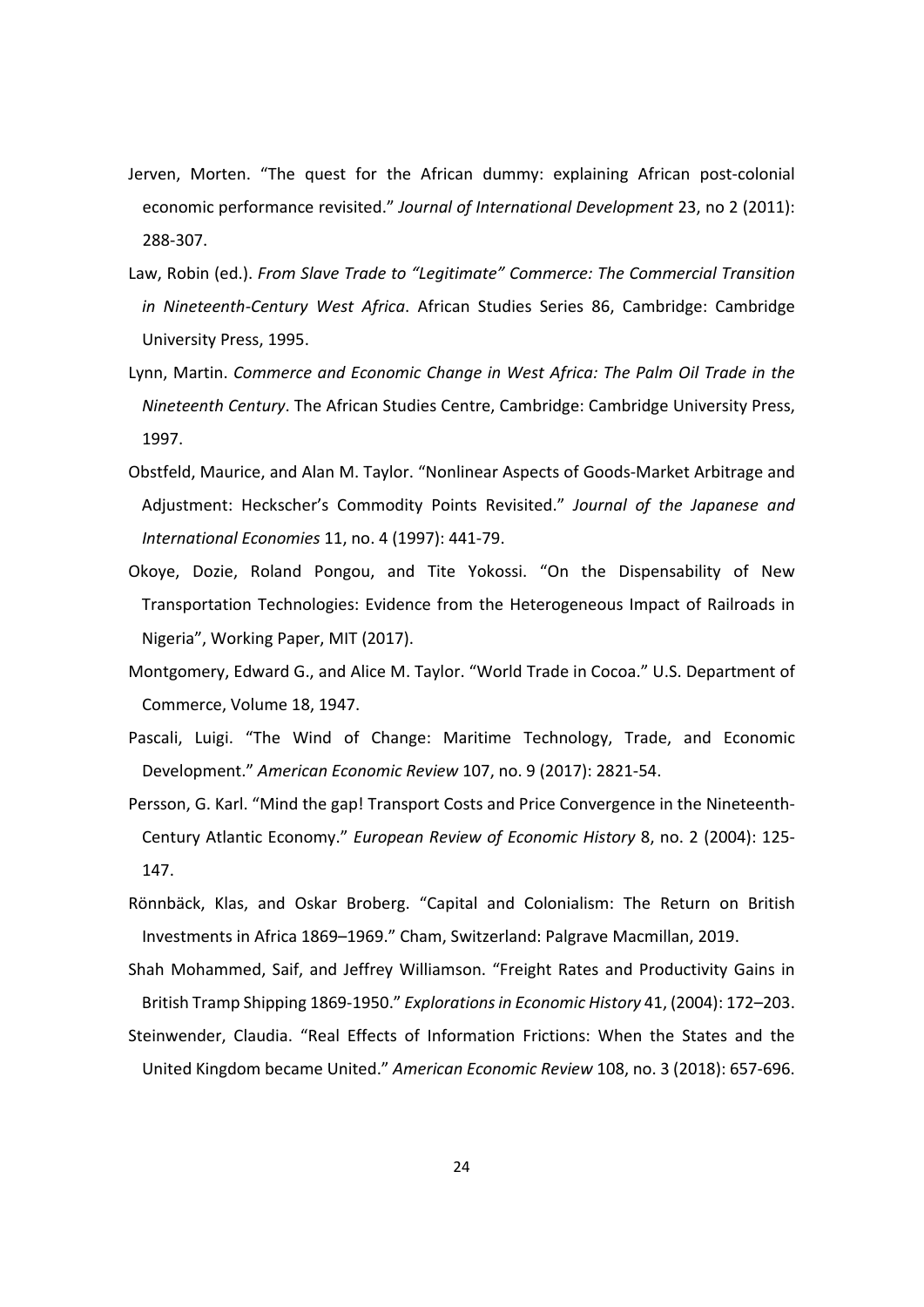- Tadei, Federico. "The Long‐Term Effects of Extractive Institutions: Evidence from Trade Policies in Colonial French Africa." *Economic History of Developing Regions*, 33, no. 3 (2018): 183‐208.
- Tadei, Federico. "Measuring Extractive Institutions: Colonial Trade and Price Gaps in French Africa." *European Review of Economic History* 24, no.1 (2020): 1‐23.
- Tadei, Federico. "Colonizer Identity and Trade in Africa: Were the British More Favourable to Free Trade?" UB Economics Working Papers, no. 399 (2020b).
- Tong, Howell, and K. S. Lim. "Threshold Autoregression, Limit Cycles, and Cyclical Data." *Journal of the Royal Statistical Society. Series B (Methodological)* 42, no. 3 (1980): 245‐92.
- Williamson, Jeffrey. "Globalization and the great divergence: terms of trade boom, volatility and the poor periphery, 1782‐1913." *European Review of Economic History* 12, no. 3 (2008): 355–391.
- Williamson, Jeffrey. *Trade and Poverty. When the Third World Fell Behind.* Cambridge, Massachusetts: MIT Press, 2011.
- Williamson, Jeffrey. "Commodity prices over two centuries: trends, volatility, and impact." *Annual Review of Resource Economics* 4 (2012): 185–206.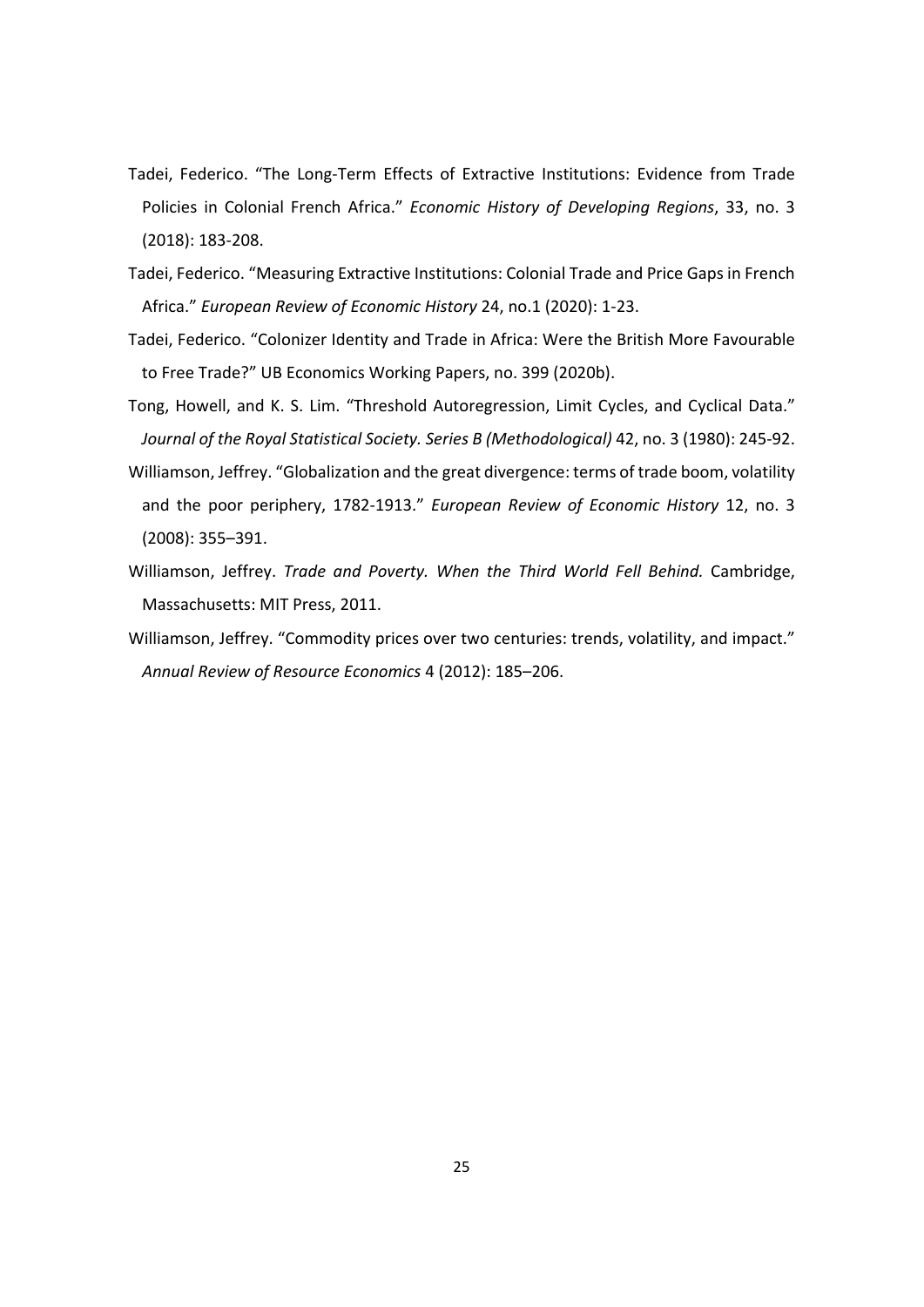#### **Appendix A: Methodology**

#### *A1. Grid Search Least Squares Method*

Here we provide a detailed description of the grid search estimation employed in the present paper. Let  $(PM_1, ..., PM_T)$  be the sample values of the price margin variable *PM* used in estimating the model in Eq. (1), and  $(PM^1, ..., PM^T)$  be the sorted values of the variable *PM*, such that  $PM^{i-1} \le PM^i$  for all *i=1,..., T*. It is worth pointing out that these are the relevant candidate estimates of the parameter *TC*, given that any value of TC in  $[PM^{i-1},PM^i)$  gives the same result as  $PM^{i-1}$ . Let  $[a]$  the integer part of the number  $a$ . The parameters  $\beta = (\lambda, TC)'$  are estimated as follows:

- 1. Select  $i = |pT|$
- 2. Assume  $TC = PM^i$  and estimate  $\lambda$  in Eq. (1) by Least Squares (LS):

$$
\hat{\lambda}(TC) = (X'(TC)X(TC))^{-1}X(TC) \Delta PM
$$

with  $X(TC) = [(PM_1 - TC)1(PM_1 > TC), ..., (PM_{T-1} - TC)1(PM_{T-1} > TC)]'$  and  $\Delta PM = [\Delta PM_2, ..., \Delta PM_T]'$ .

- 3. Calculate the Sum of Squared Residuals  $SSR(TC)=E'E$  with  $E = \Delta PM \hat{\lambda}(TC)X(TC)$
- 4. Select  $i = i + 1$  and go back to Step 2 until  $i = T [pT]$ .
- 5. Compute  $\hat{\beta} = (\hat{\lambda}(T\hat{\mathcal{C}}), \hat{T}\hat{\mathcal{C}})$  such that  $\hat{\mathcal{T}}\hat{\mathcal{C}}$  minimize *SSR(TC).*

In our empirical application, given the rolling‐window sample size, 20, and the trimming parameter, 0.15, in each estimation, we search over 20\*0.7=14 observations.

### *A2. Calculation of the Smooth Trade Cost Estimates*

Here we provide a detailed description of the procedure followed to get the smooth trade cost estimate. As in the previous subsection let T be the sample size. In the performed rolling window estimation, the sample of the window is 20. Let  $\hat{\beta}^j = (\hat{\lambda}(\widehat{T}\widehat{C})^j, \widehat{T}\widehat{C}^j)$  the estimated parameters in the sample window *j*, that is, for sample  $SW_i \equiv \{PM_i, ..., PM_{20+i}\},$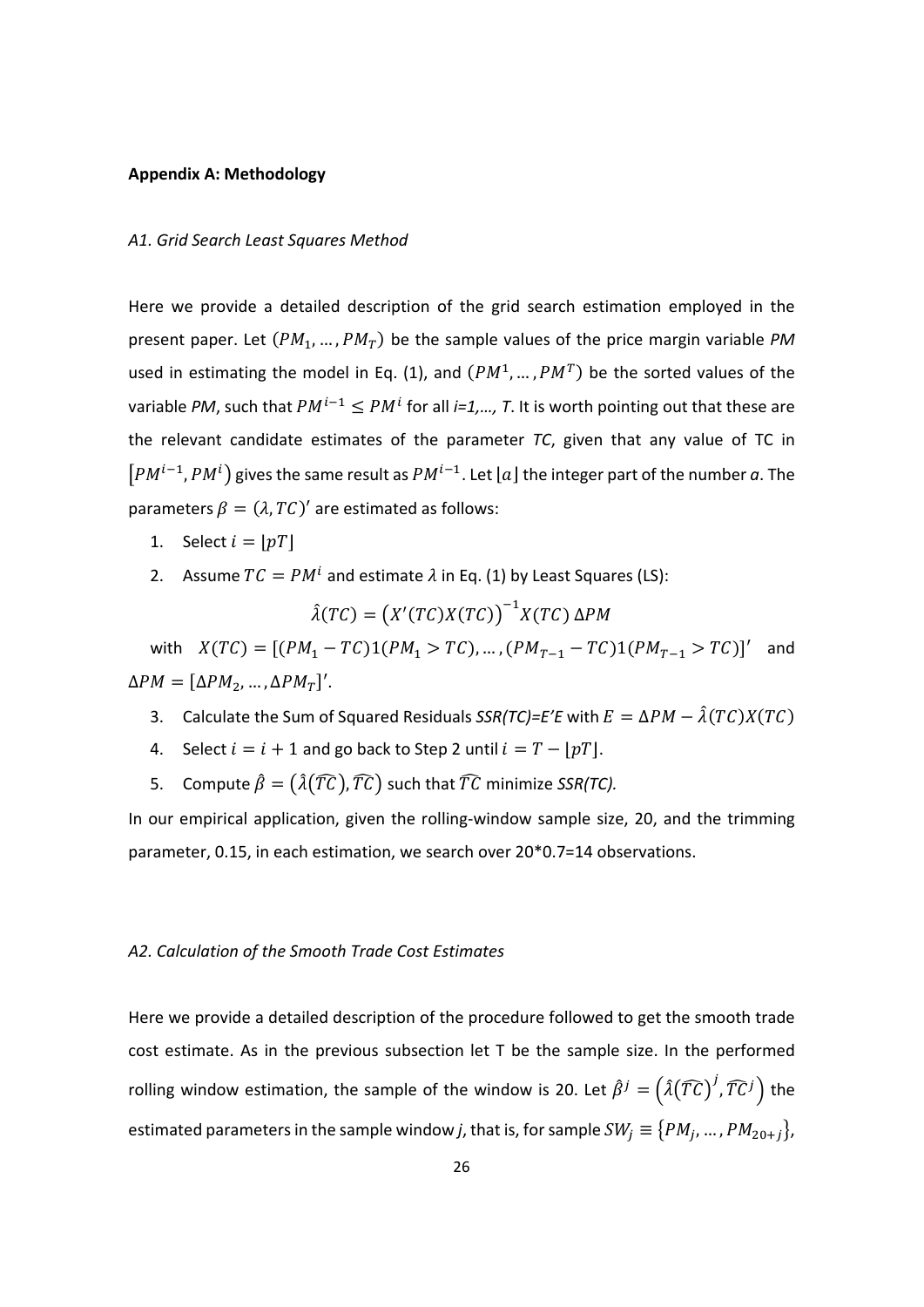for  $j=1,...,T-20$ . The *smoothed nominal* trade cost assigned to year *t*,  $\widehat{TC}_t$ , is calculated as the average of the  $\widehat{T}C^{j}$  rolling window estimates that included the year *t*, that is

$$
\widehat{TC}_t = \frac{\sum_{j=1}^{T-20} 1(PM_t \in SW_j) \widehat{TC}^j}{\sum_{j=1}^{T-20} 1(PM_t \in SW_j)}
$$

With  $1(PM_t \in SW_j)$  an indicator function that takes value 1 if  $PM_t \in SW_j$  and 0 otherwise. The *smoothed real* trade cost estimate,  $\widehat{TC}_{r,t}$ , used as a measure of the trade cost comparable across commodities, countries and years, is calculated as

$$
\widehat{T C}_{r,t} = \frac{\widehat{T C}_t}{p_{b,t}}
$$

### *A3. Monte Carlo Simulation and Efficiency Estimates*

The Monte Carlo simulations are carried out as follows:

1. Assume  $i = 1, M = 360$  (monthly data) and  $T = 30$  (yearly data). Assuming we have monthly data implies yearly data of 30 years.

2. Simulate  $\left\{ \varepsilon_{m}^{i}\right\} _{m=1}^{M}$  and generate  $\left\{ PM_{m}^{i}\right\} _{m=1}^{M}$  from the model in Eq. (1) and for  $(\lambda_o, TC_o).$ 

- 3. Remove the yearly frequency sample,  ${Y_t^i}_{t=1}^T$ , such that  $Y_t^i = PM_{1+12(t-1)}^i$
- 4. Estimate  $\hat{\beta}^i = (\hat{\lambda}^i, \widehat{T}C^i)$  using Eq. (1) and the yearly frequency sample  $\{Y_t^i\}_{t=1}^T$ .
- 5. Select  $i = i + 1$  and go back to Step 2 until  $i = 1000$ .
- 6. Calculate the relevant statistics from  $\{\hat{\lambda}^i\}_{i=1}^{1000}$ .

For the efficiency parameter, we consider  $\lambda_0 = (-0.1, -0.3, -0.5, -0.7, -0.9)$ , while for the nominal trade cost parameter  $TC<sub>o</sub> = 0.0209$  comes from our estimates in Section 5. The  $\left\{\varepsilon_m^i\right\}_{m=1}^M$  $\frac{M}{m-1}$ are drawn from a Normal distribution ensuring that the percentage of times the "arbitrage regime" applies is generally similar to that obtained from our estimates.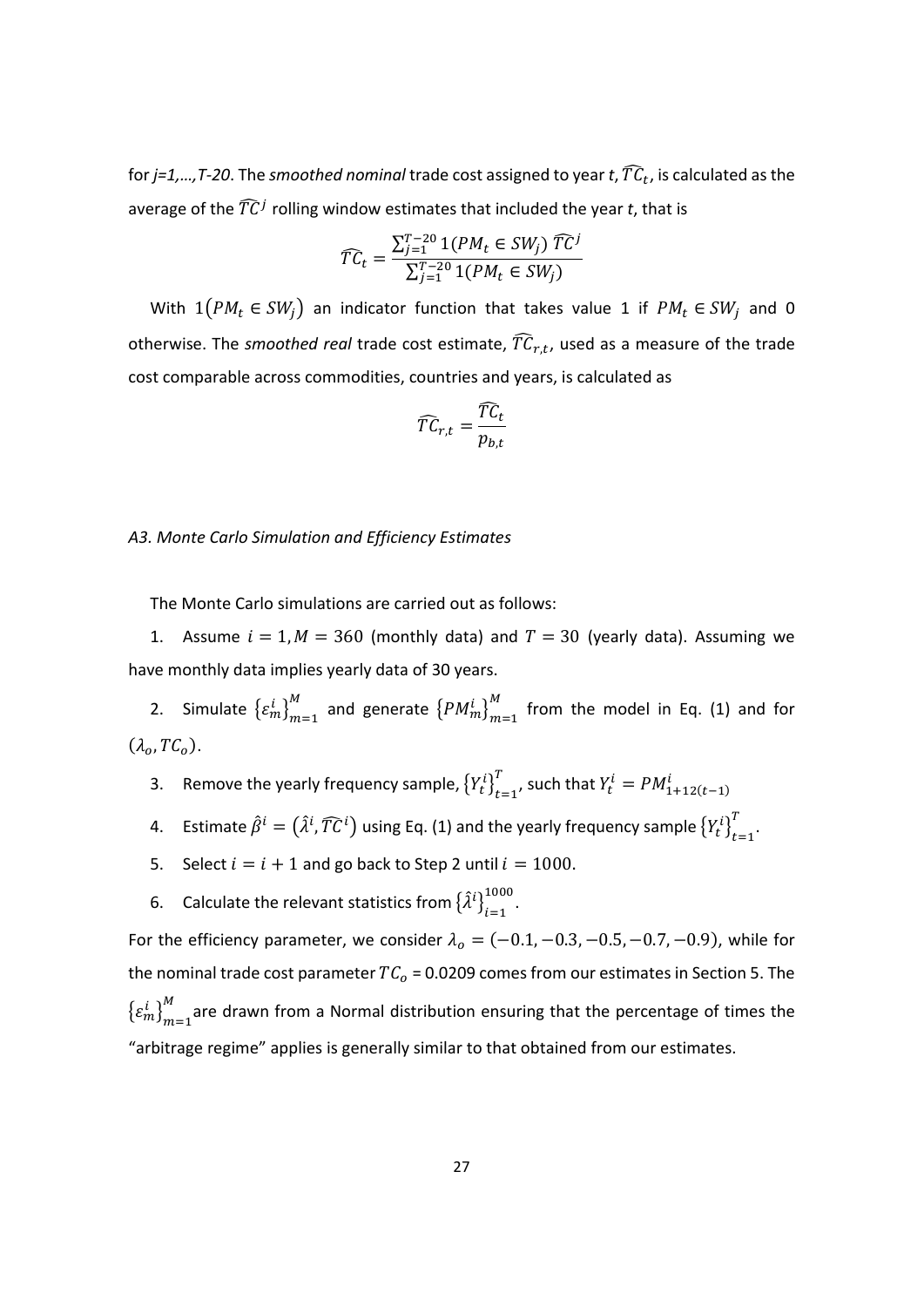|                                         | $-0.1$   | $-0.3$   | $-0.5$   | $-0.7$   | $-0.9$   |
|-----------------------------------------|----------|----------|----------|----------|----------|
| $\hat{\lambda}$ (average)               | $-0.903$ | $-1.196$ | $-1.020$ | $-1.077$ | $-1.134$ |
| $\hat{\lambda}^{0.95}$ (95% quantile)   | $-0.183$ | $-0.228$ | $-0.244$ | $-0.292$ | $-0.322$ |
| $\hat{\lambda}^{0.05}$<br>(5% quantile) | $-2.901$ | $-2.705$ | $-2.260$ | $-2.168$ | $-2.523$ |

**Table A1:** Efficiency estimates (yearly vs. monthly data)

*Notes*:  $\bar{\hat{\lambda}}$  is the average efficiency estimate,  $\hat{\lambda}^{0.95}$  is the 95% quantile efficiency estimate, while  $\hat{\lambda}^{0.05}$  is the 5% quantile efficiency estimate.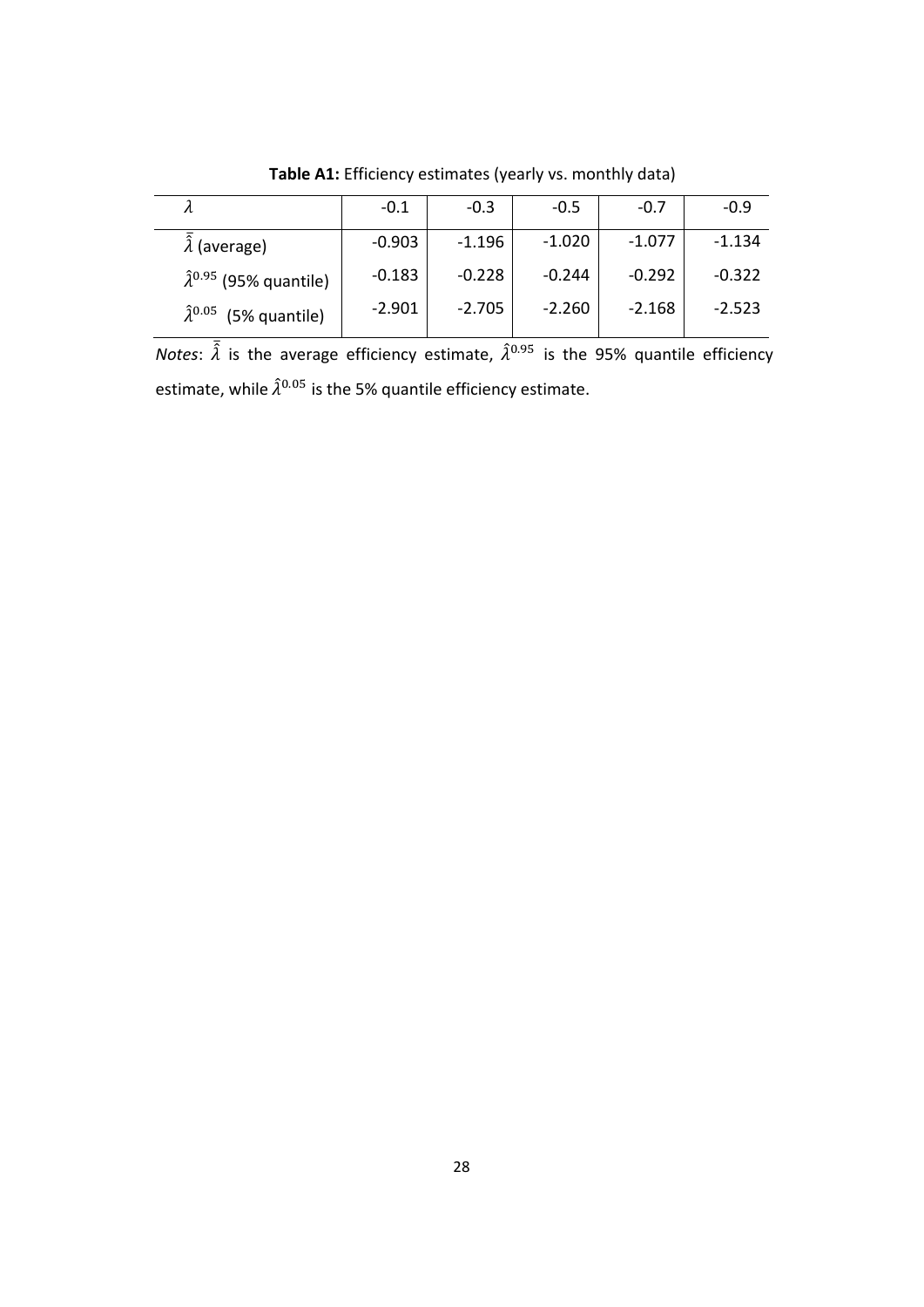#### **Appendix B**: **Additional Results**

### *B.1 Trade Costs by Commodity*

Figure B.1 plots the real trade costs for each commodity separately. During the second half of the nineteenth century, since palm oil was the main export from West Africa, the palm oil trade cost in Figure B.1 mirrors the average trade cost in Figure 3. Similarly, during the first part of the twentieth century, cocoa became the most important commodity and thus the weighted average trade cost follows closely the one of cocoa.





Rolling window estimates over 20 years. Trade costs averaged over the Gold Coast, Nigeria, and Sierra Leone. Sources: African trade costs: original data from African Commodity Trade Database (Frankema, Williamson and Woltjer, 2018), Sauerbeck (1886, 1893, 1908, 1917), The Statist (1930, 1950), Lynn (1997), and Federico‐Tena (2019).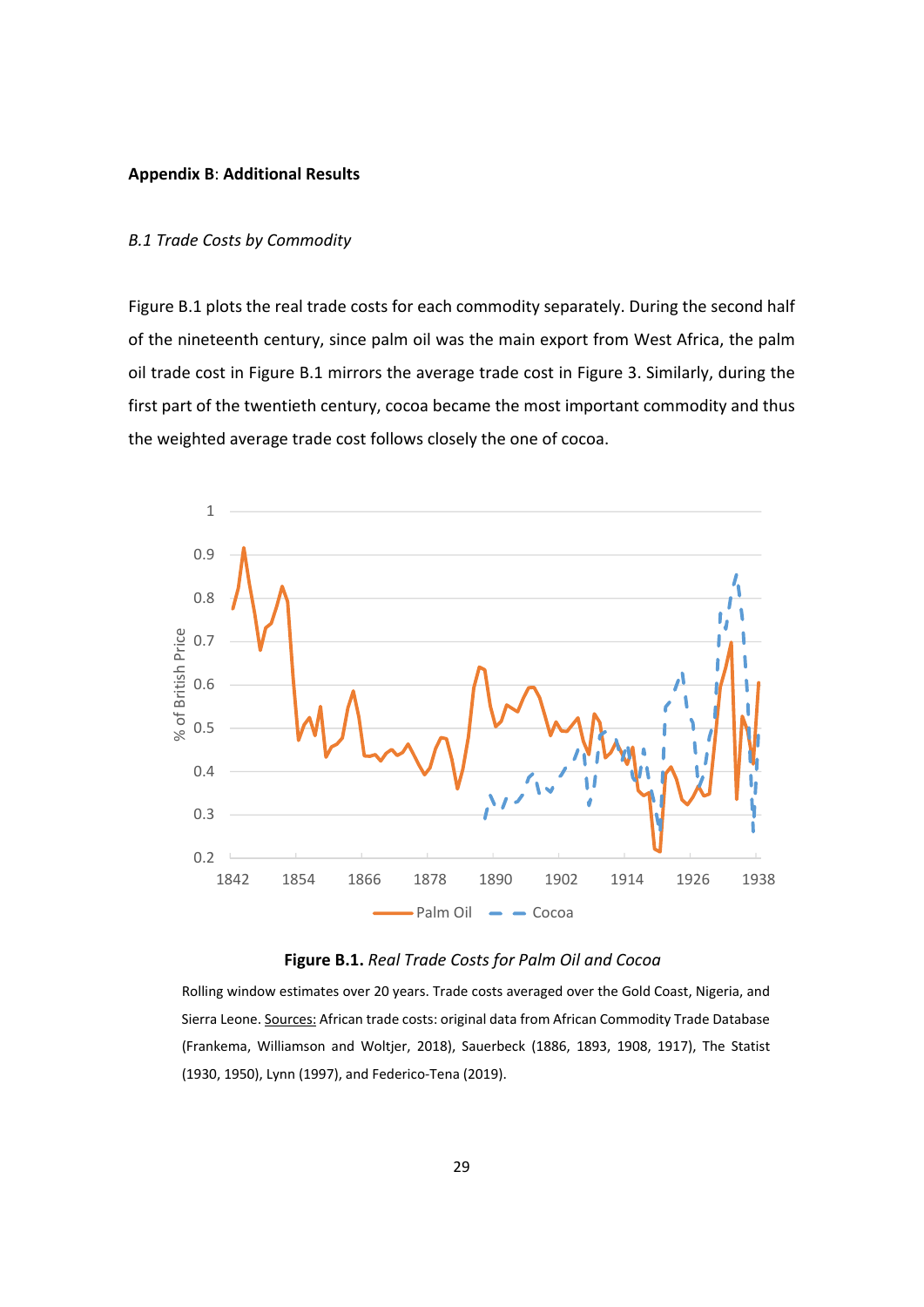Figure B.2 plots the real trade costs for each colony separately. The three territories experienced similar trade costs, both in level and in trends, until World War I. Afterwards, trade costs in Gold Coast and Nigeria increased more than the one in Sierra Leone, to be similar again at the end of the period.



## **Figure B.2.** *Real Trade Costs for Gold Coast, Nigeria, and Sierra Leone*

Rolling window estimates over 20 years. Trade costs weighted by the relative value of cocoa and palm oil exports, for each territory. Sources: African trade costs: original data from African Commodity Trade Database (Frankema, Williamson and Woltjer, 2018), Sauerbeck (1886, 1893, 1908, 1917), The Statist (1930, 1950), Lynn (1997), and Federico‐Tena (2019).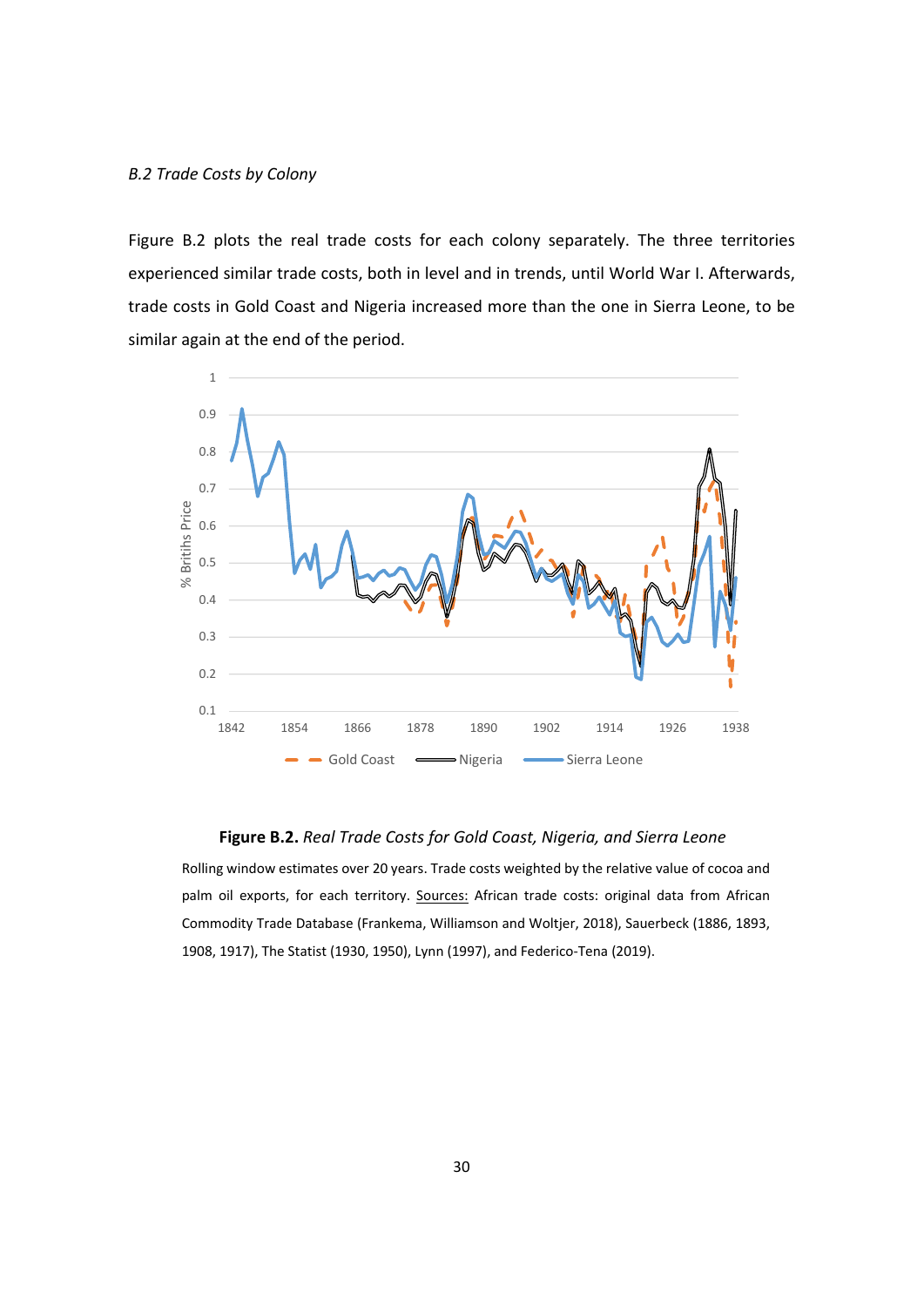## *B.3 Trade Costs by Colony and Commodity*

Figure B.3 shows the real trade costs for each colony/commodity separately. Panel (a) shows palm oil trade costs, while panel (b) shows the ones relative to cocoa.



Panel (b)